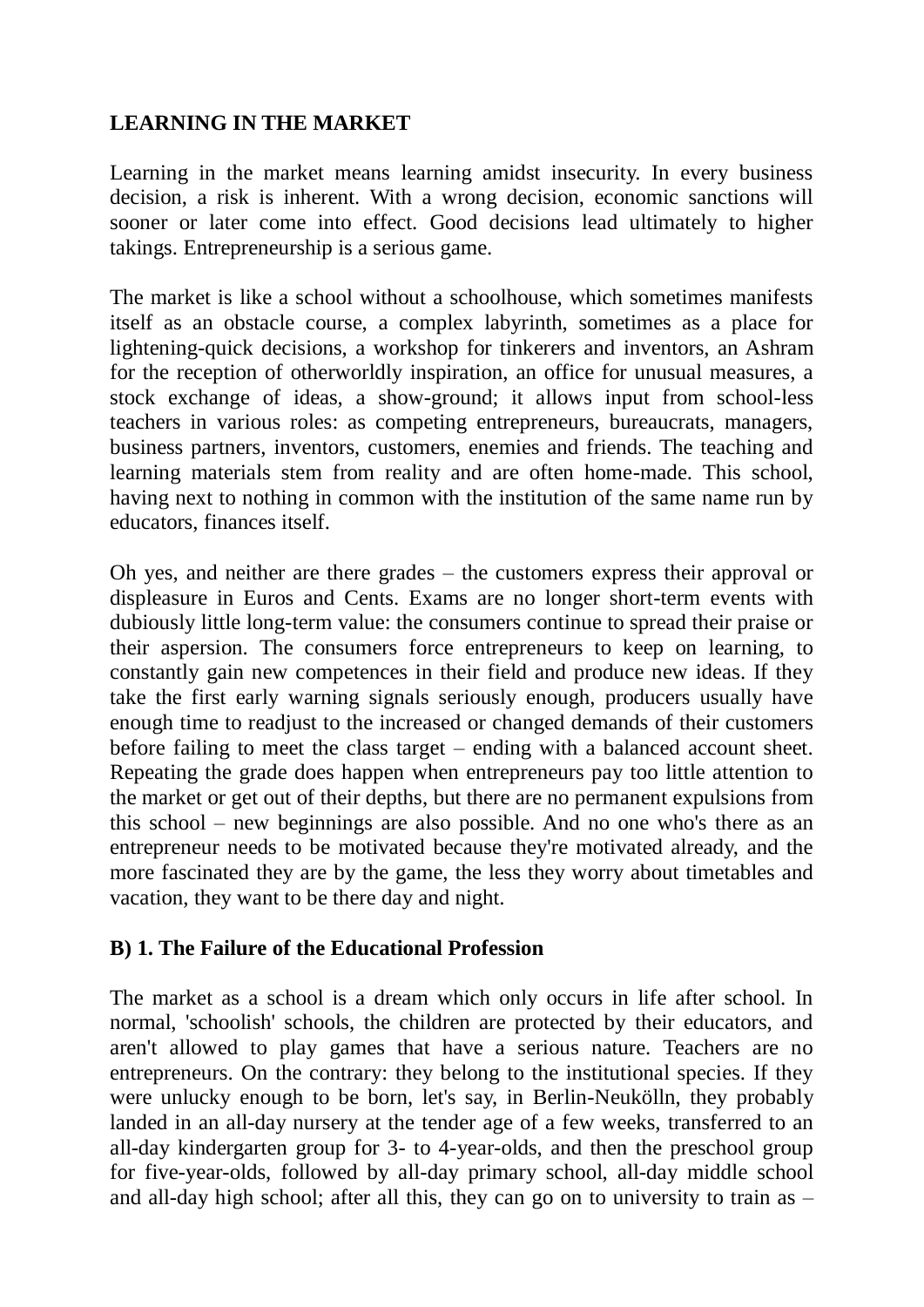school was apparently so homely that they can't imagine anything else  $-$  a teacher, in order to stay forever young. From here, they go straight into teaching practice and back to school. No one threw these students out in time. Even if they hadn't attended the nursery or kindergarten, they could urgently have done, at some point or other, with a rest from the long march through educational institutions, even if just for a while. The occasional trip to Lanzarote or the Engadin does not suffice.

Do teachers show children how to become young entrepreneurs? Do they support the obsessive passion, the stubborn pursuit of unusual ideas, the calculation of risks? No, they do not. The basic qualification of entrepreneurship is domesticated by educators and transformed into the ability to exist as an employee, thus producing illiteracy in all things entrepreneurial and thereby an educational catastrophe with dire consequences. Even the design of their institutions is a counter-productive model: schools run up costs without having the chance to earn.

Across the globe, the majority of schools favor repetitive learning in fake security: the teachers are familiar with exercises and solutions, which pupils study with ever-decreasing interest, trudging along the well-worn paths that their teachers have trodden before them. The complexities of reality are reduced down for didactic purposes, assigned to subjects and distorted almost beyond recognition into adages such as 'if five workers take ten days to build a small house, how much time do 500 workers take'?

Decades ago, in his essay "Sysiphos, or the boundaries of education", Siegfried Bernfeld wrote: "The school – as an institution – teaches. It is at least one of the teachers of the generation; one of those teachers, who – making a mockery of all the lessons given by teachers, great and small, of all the teaching programs and conferences, decrees, sermons – makes each generation what it is today, what it is again and again, and what it should definitely not be after all the demands and promises… …and that is the ludicrousness of the teaching situation. With all the thinking, writing, experimenting and diligent campaigning in the world, the teaching profession cannot see that all of this is pointless because it is happening in the wrong place. Meanwhile – and this is what is so objectionable – it maintains the status quo by diverting all the attention away from the enemy through all this distraction and activity elsewhere. All these hours of work in vain. No, not in vain. It serves the to preserve the status quo."

Subject-based learning (as opposed to situation- and problem-oriented learning), in individual competition and inside the parameters of would-be security, is relatively non-transferable. The difficulties of reality take their own course, and overcoming them often requires teamwork, and the inventive process of inquiry learning where theory and practice are intimately connected. Pupils whose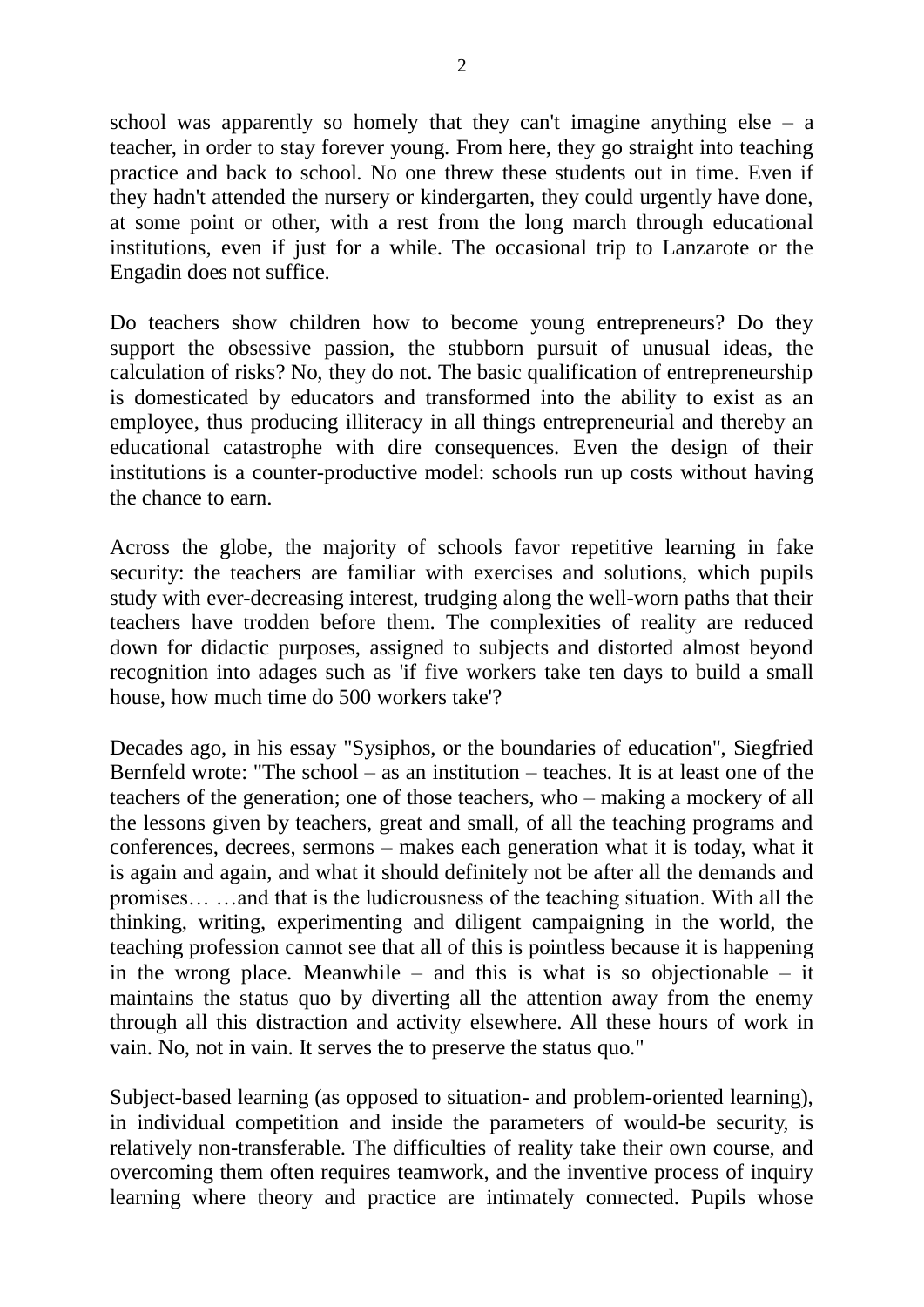horizons stretch only as far as the next piece of homework, for whom learning is disconnected from their own social (and economic) context, whose motivation to develop their own initiative dwindles, experience an education which prepares them only for work in dependency.

Many educators are frightened by entrepreneurs: they are something from beyond the grave. When they read the newspaper, they skip the economy section; their general knowledge ends at the feature pages. Instead of supporting better businesspeople and applying the discussion of values to concrete economic projects, an anthropology of the businessperson is assumed, stemming historically – at least in part – from antisemitism and based on presuppositions such as that businesspeople are the product of flaws in biography or character, and certainly not of educational success. When entrepreneurs emerge by accident, this is beyond the bounds of educational responsibility. Although educators like to be highly paid, German teachers earning the second highest teaching salaries worldwide, they regard the earning of profit as rather indecent; getting really rich even more so. They don't like competition either – imagine the uproar amongst German educators if they earned according to a ranking system.

Entrepreneurship education doesn't take place at university either. Business Administration Faculties pretty much ignores entrepreneurship. Students of Business Education have difficulties explaining entrepreneurial initiatives later on because they have already become strangers to risk through their choice of studies. If universities really wanted to support high quality business initiatives, they would need to lose much of their bureaucratic superstructures and arranged marriages of high-school teachers in scientific institutions, and become productive, competitive, administratively and economically nigh-on independent units: universities as – amongst other things! *–* a collection of intelligent businesses doing science, living from an ingenuity supported by science, in which both professors and students learn to take risks. University as a volcano which constantly erupts with new, visionary ideas? University as a collection of the entrepreneurial Avant-garde, professors who finance at least part of their post themselves, students who instead of becoming eternal youths, start up the subsidiaries of their Alma Mater? Aha, far-fetched? Probably.

A little flashback which is more connected to reality: a conference room in the Free University of Berlin, about a year after the Reunification of Germany. Professors from East and West sit opposite one another. Outside, the landscape is already being shaken by earthquakes – collapsing companies fire their workforces, tenants fear financial strangulation by the former owners, the spending sprees are followed by the hangover of high repayments – but what are the gentlemen doing in there? They are talking about the problems of artistic motivation in class. Some of the colleagues are on the case of such meaningful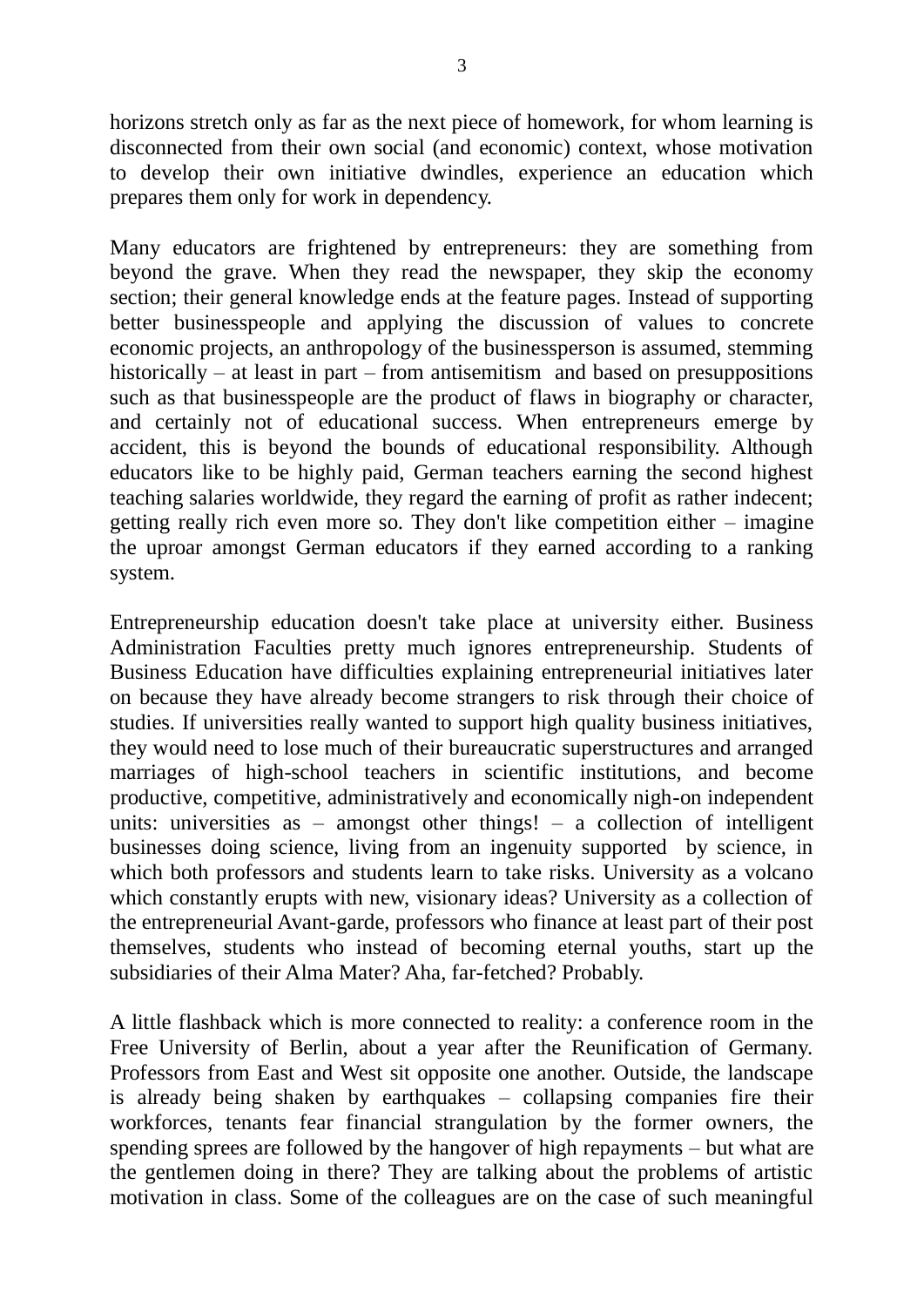questions as whether in the future one will be able to say in English "I will" instead of "I shall", and whether storage represents an application-oriented subject within the field of IT, or if one can carry out a quality control in chemistry on the subject of Neutralization.

Learning in real situations easily ruptures rules and rituals. During a public event at the Bielefeld Upper School Campus, a leading island of reform in an otherwise dreary educational landscape, there was talk of state schools also being schools *in* the state and that they should get involved in what's going on outside. When someone proposed that the staff should get involved in the campaign against the building of a sports plane airport in a nearby marshland, a teacher of social/political studies protested that the campaign would surely exceed his workload. Exactly! And when, later on in the discussion, an art teacher complained that his plan to paint a fountain in Bielefeld with his class had met with local-political rancor and bureaucratic entanglements, others in the audience say "So what?". The children learned other important things: that decisions aren't just made in the meetings of the responsible committees, but also in corridors, in telephone conversations, on the way home from bartering sessions verging on political obscurity. Maybe the pupils had learned something about administrative inefficiency and how it could be done better. Lessons about local politics instead of art? That might be what happens when the school wants to become part of the state.

For children who want to do business, now or later, school acts like a giant cheese grater: you can only develop a business idea in spite of it or even in defiance of it. For teachers, though, school is like a magnet which constantly threatens to pull them back in and end each foray they make into the world outside the school gates. For all teachers? No, even amongst teachers there are some socially-minded entrepreneurs. Those who want to connect school with life, who favor open lessons, involve their children in projects that have a serious character, want to reestablish the connection between school and neighborhood; teachers who base the learning processes and experiences also on key economic problems and situations – it is they who need support.

# **B) 2. Emergency Education**

It is night in the suburbs of Rio de Janeiro, where the Favelas are and Black prevails. The Movimento Negro, the Afro-Brazilian movement, has sent out an invitation to an exercise. The aim is to encourage the bandits (who go about their handy work whether the Movimento Negro like it or not) to more humane holdups. Fourteen- to twenty-year-olds have got lined up ready, a bit like the descendants of the robber Lampiâo and his band, the Cangaçeiros, who used to spread unease in Sertâo, the dry northeast of the big country, many years ago. The Maria Bonitas are also there tonight, the girlfriends who enjoy witnessing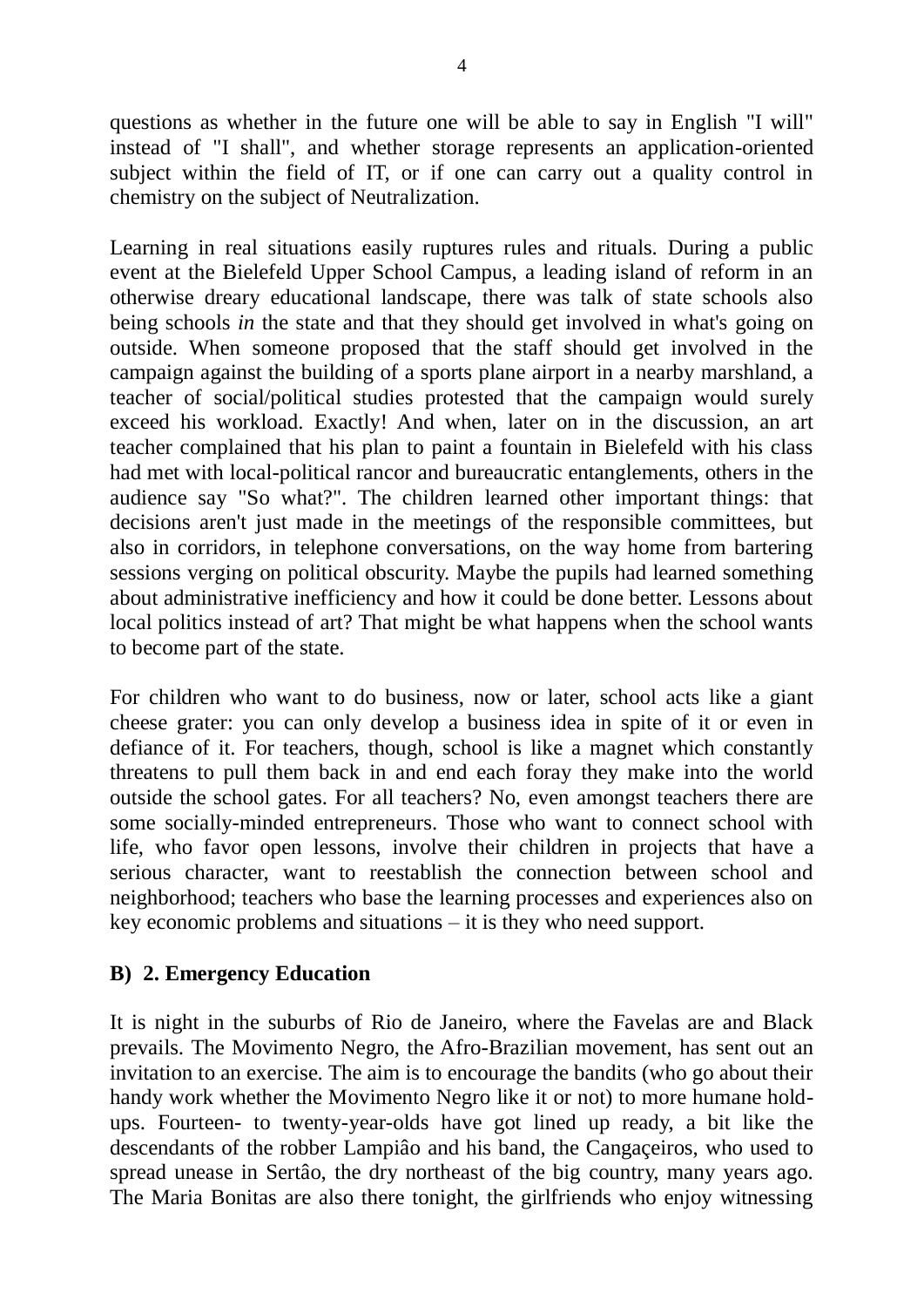lessons such as these. Bandits shoot fast, often out of fear. They usually shoot when tourists move too fast, like when they reach too quickly into their bumbags and the bandits don't know whether they're getting out their money or a pistol. So what they need is to loosen up the situation, to tell the tourists to please in a relaxed way, in the here and now, slowly and with no erratic movements, get out their money, best of all from the front pocket of their shirt, but when they have it in their bum-bag round the back, then please turn round slowly with hands up, so that they only reach into their bum-bag while the robber is looking on. But what if it's complicated to get the money out of stingy tourists? What about if it's stashed away in their shoe or a hidden pocket somewhere? How can a bandit, under stress himself and not particularly good in English, communicate his message in a precise but at the same time relaxing way to his shocked victim? How fast – no matter how slow the movements – does the whole thing have to take place?

The night sees a lot of smirking. The aim wasn't to stop the bandits from attacking people – it wouldn't be at all realistic, the conditions are just too bad – or to encourage them to become entrepreneurs and start making an income (for which, though we might prefer it, there is not enough time), but rather to decrease the death toll. In another city, Sâo Paulo, a German development worker convinced a young bandit to take up work pushing wheelbarrows of cement on a building site. Three weeks later he was back on the street, and when she asked him what he really wants to be, if he's already done with the wheelbarrow job, his answer was "a big game hunter in Africa". This answer holds an important tip for educationalists: you can't replace an adventurous life with dreary pedagogy. It must be an education which doesn't cause the clientèle to either nod off or to get the hell on out.

Staging a show of boredom is directly opposed to emergency education. In cases of emergency, adventure is a familiar element. There is no didactic filter between the learner and reality, and those doing the teaching learn alongside their clientèle, expose themselves to real situations and run projects which have a point. This doesn't mean that learning in the market happens without protection though. A protective framework is necessary for entrepreneurial projects, because a collapse can be more dramatic than simply slipping down a grade. The protection just needs to come, unlike in school, at the right place.

At the beginning of the 1980s, the Hermann Lietz School on the German island of Spiekeroog – a comprehensive school founded in the 1920s – was on the brink of collapse. In recent years, amid ever-decreasing motivation among teachers, parents had preferred to send their children to boarding schools and the islanders held the school behind the dunes in less esteem than ever. The school founder's motto "Living and Working" had been fully forgotten until a new school director, Hartwig Henke, arrived on the scene and saw the school's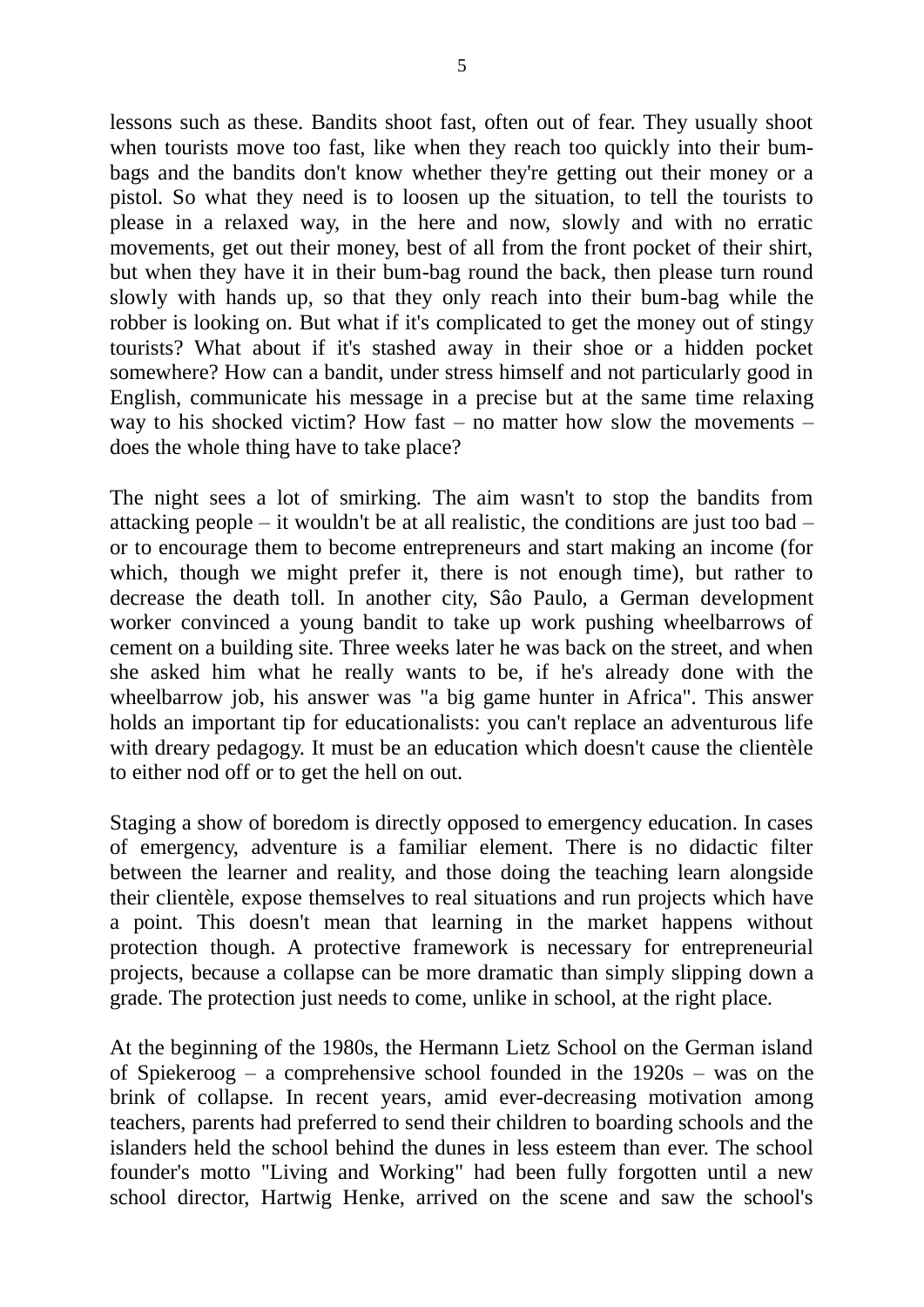financial difficulties as an educational opportunity. "Living and working" now meant surviving. The school needed to act entrepreneurially, and the pupils were suddenly important because the fate of the sinking ship depended on them. What a beacon of opportunity on the German educational landscape! Survival meant using idle wasteland around the school and enriching the lunchtime menu with nutritious vegetables, building up a farm with sheep and highlands cows, repairing the dikes, protecting the school from storm and flood, using the wind as a source of energy, and finding out whether it is profitable to collect the trash (not just from the school but from the whole island) and take it to a recycling scheme.

After the first trials, the pupils suggest turning the school (which is already registered as a limited company) into several small firms, turning classes into small businesses, ransacking the curriculum for useful material for their projects. Homework would take on a totally new meaning: for example, how can you use solar energy to optimize the relationship between the angle of tilt on the roofs of the greenhouses and the position of the sun? Or find out why the wind turbines built by large companies (which must obviously be run by landlubbers) corrode so quickly in salty sea air, and which materials prove to be more resistant?

Entrepreneurial ideas are vented: since driving is forbidden on the island, we could design solar-driven vehicles. Or pushcarts with rollers and caterpillar tracks for families on vacation who sink into the sand with the little wheels on their pushchairs. The school could open a café for walkers who are hungry and thirsty after roaming the mudflats.

And the teachers? They could be shareholders or business managers of the classroom-firms and share the profits with the pupils, the pupils suggest. The old subjects should still exist, but in reduced form. The really important knowledge can be learned in the small firms outside of the 50-minute rhythm of the regular classes: that's where the real learning begins. If you want to manage a couple of hectares of agriculture under glass roofs instead of digging up frozen vegetables in the winter, then even the planning stages require a sound knowledge of economics, geography, biology, chemistry, physics and mathematics; you have to do market analyses, research customer behavior, calculate probability sums, factor in climate and water, examine soil conditions, and become acquainted with the growing of vegetables that don't only look good but also, most importantly, taste good and are full of nutrients.

Curriculum commissions are not all-knowing. The curriculum doesn't tell you how to prepare the best ground in the conditions at Spiekeroog, ground which isn't just rich in nutrients but also holds water for long enough because of the added lime. But the islanders know. With their help and their expertise in the field, the projects should be able to avoid failure.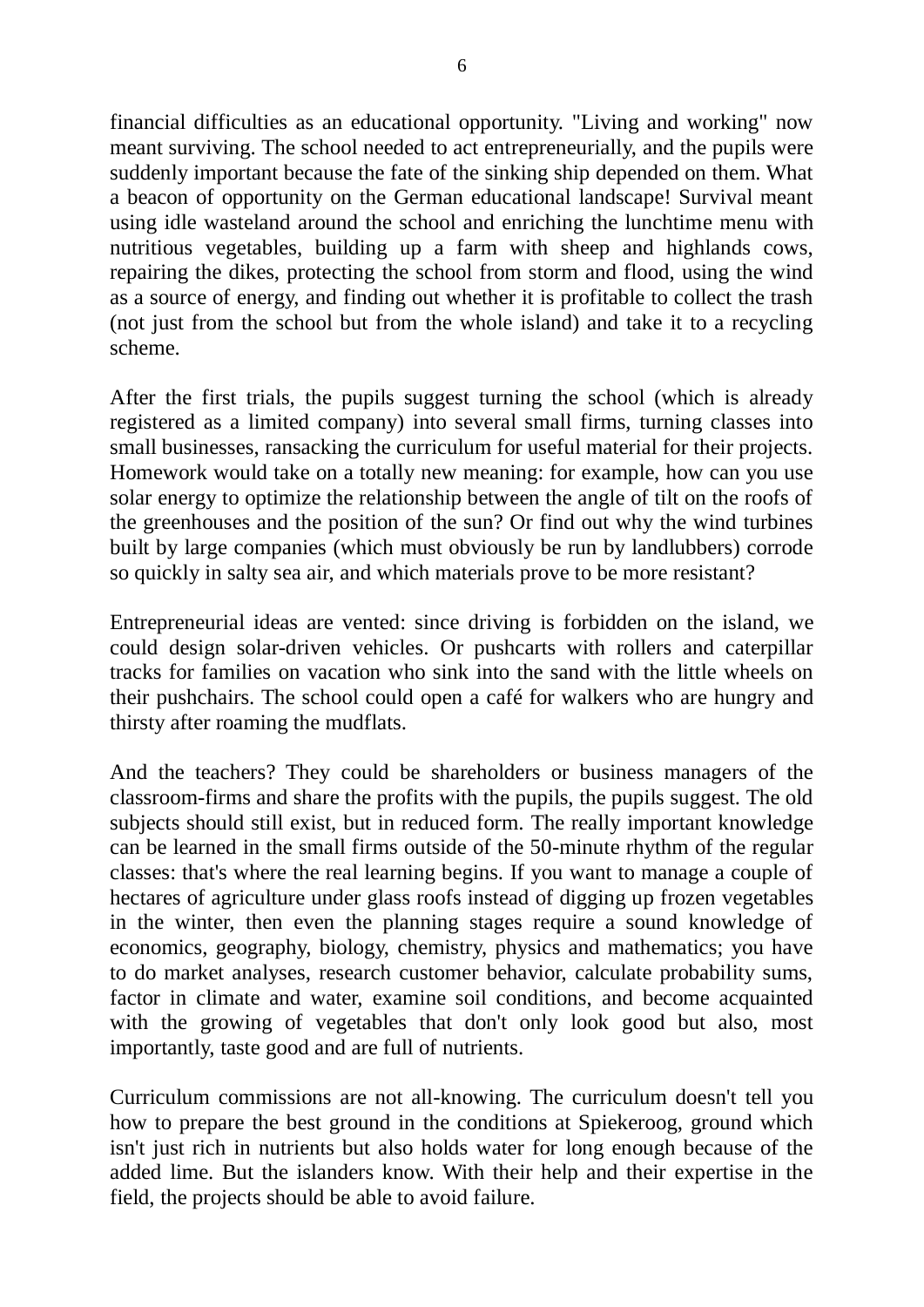Thought up, discussed, proposed, and often carried out as well. Teachers and pupils, in conjunction with the commune of Spiekeroog, set up an Education and Information Centre in the Lower Saxon Wadden Sea National Park, and receive over 12,000 visitors in a year. They built a solar power station to produce usable water for 100 people and worked with the commune again on a larger wind power station which could produce not just 20 kilowatts like the previous one, but 200 to 300. A pupil shop opened but had to close again because of parasites in their own ranks. A small museum brought in 5000 Euros in its first year. The café for hikers now exists, with its profit and loss account. These days, the Hermann Lietz School on Spiekeroog is long since out of deep waters. It has a future, and the islanders are proud of it once again.

Ultimately, it's not so much the pupils who have difficulties with the economy as the teachers. Few of them want to be shareholders or managers of little satellite companies around the school. Some dream of the good old life back at the grammar school, the status of civil servant. And when a pupil noticed a little gap in the market on the island, which has many bicycles but nowhere that repairs them, and set up a private workshop to which people began bringing their broken bicycles, and business flourished and the pupil began to earn more and more, some of the teachers turned up and banned the business, deeming this way of earning money for himself unacceptable.

If educators aren't entrepreneurs or don't want to be, if would be a great help if they at least allowed children and young people who have a passion they want to follow to do their own thing without constantly bothering them. Or as Ivan Illich says, "Most learning is not the result of lessons. It is more the result of unhindered participation in a relevant environment."

# **B) 3. Understanding the Children of the Poor as Entrepreneurs**

*Brazil, Minas Gerais Province, in May 1987:* As part of a conference in Belo Horizonte, a group of Latin American educationalists set off in rickety cars towards Betim. Over the next hour, the road leads them to the flipside of wealth. They stop in Bairro Santa Lucia in front of the *Salâo do Encontro Artesanato*, a "school" which – thank heavens – is no longer recognizable as such. The education specialists know: Brazilian primary schools have a dropout rate of eighty percent in the first four years. Children from the Favelas often come to school simply to collect the school meal in order to share it with their family.

The educationalists are shown around the Salâo for two hours before driving back to their conference. Some turn up their noses at what they have seen, regarding it not as an *Escola Comunitara Produtiva*, but rather as a business based on the work of both children and adults, and owing its economic success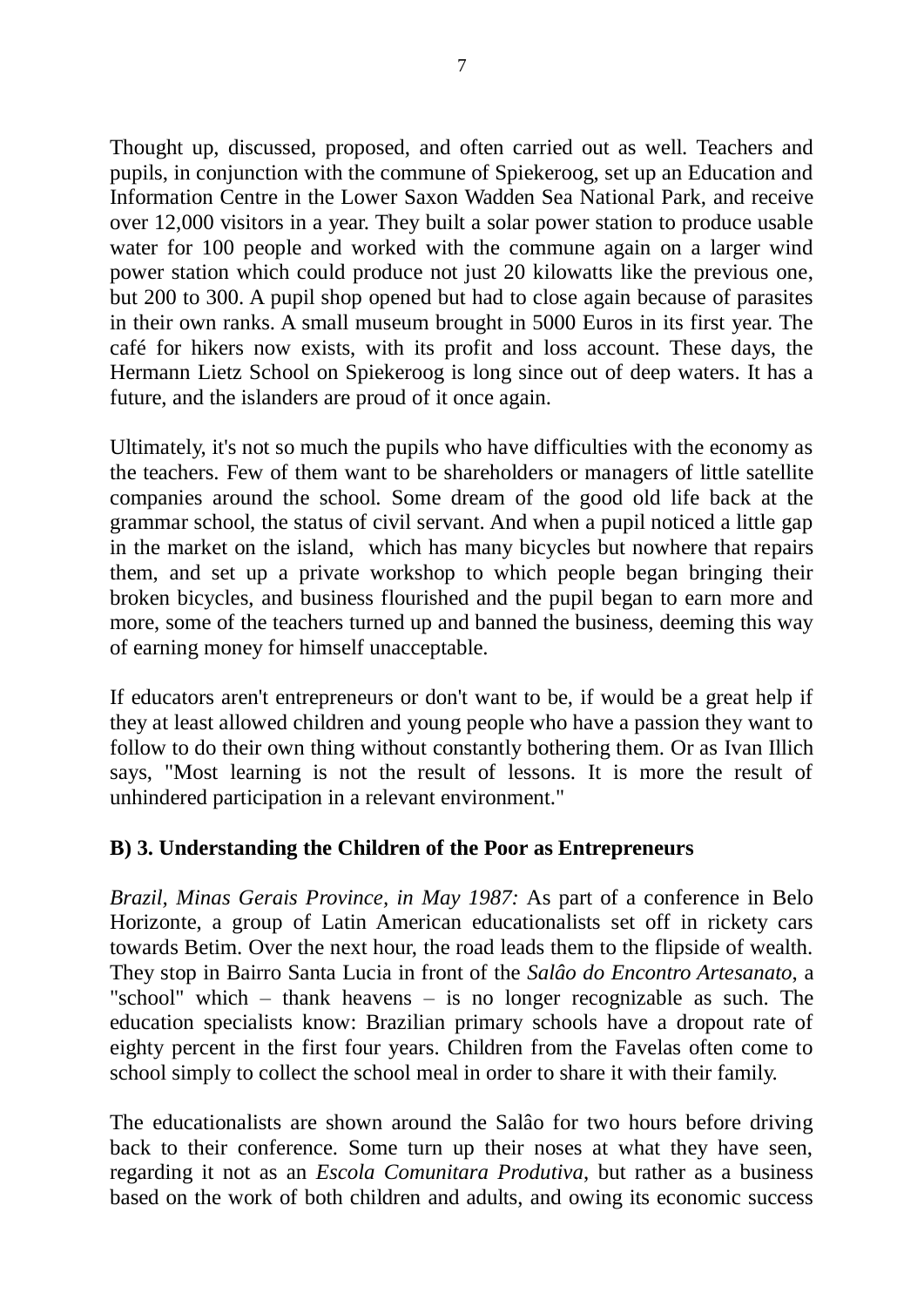to the fact that the salaries are so low. As the conference comes to an end, other educationalists demand funding from Europe for their projects, arguing that Europe bears a historical responsibility for Latin America, and should be treated like a cow ready for milking.

The Salâo seems to have two sides. We can see it in this way, but  $-$  as in Akira Kurosawa's Film "Rashomon", we can also see it in a completely different way. For us, the story unfolds as follows: in the middle of the 1970s, the teacher Noemi Gontijo left her job at an old-style school. Along with a few poor neighbors and their children, she set up some workshops and began to handproduce and sell carpets and wall-hangings. Later, furniture was added to the production line. And since Noemi knew what the wealthy inhabitants of Minas Gerais have a fancy for – rustic pomp for their villas – and what they were willing to pay, her people got their hands on railway sleepers, millstones, cattle harnesses, wagon wheels, tow bars and heavy iron chains – everything you need to install countryside kitsch. Since then, they build home bars: bar fortresses, piled up high and with overhanging flanks decorated with spokes and chains bars which can be placed in the middle of large rooms. At first sight, they resemble the disemboweled mechanics of a windmill, but if you take a second look, you catch sight of the bottle- and glass-holders, the flat counters and builtin seats. These bars are a major success, and with them, all the real artwork that the company produces: carpets in natural colors, wall-hangings in unique, expansive, fantastical patterns.

From a small initiative, a middle-sized one has emerged, both philanthropic and highly professional. Three hundred and fifty people between the age of eleven and nineteen work there, and another 1000 neighbors can eat there twice a day for free. The customers can expect a waiting time of four months, and everyone who comes to collect their product knows that they will first be sent for an hourlong tour of the company in order to talk to the artists – old and young – about how their ideas for the design and production came into being.

There are no professional teachers in this school: everyone is both teacher and pupil. The fourteen-year-old teaches the eleven-year-old to read and write, who in turn shows the three-year-old in the company nursery how to handle hemp and bast. A nineteen-year-old acts as accountant, and despite having no formal knowledge of accountancy, he has developed his own personal, sophisticated visual theory of calculation and accounting. The wooden walls of his office are plastered with giant tables and ciphers which allow him an overview of the entire production process and the names of all those who are involved; like this, he can find out who is producing what and how long it will take. The warehouse manager is also a layman, having likewise used the principle of trial and error to develop logistics which now run smoothly. No one in the workshops stays empty-handed when they need a refill of wool, paint or railway buffers.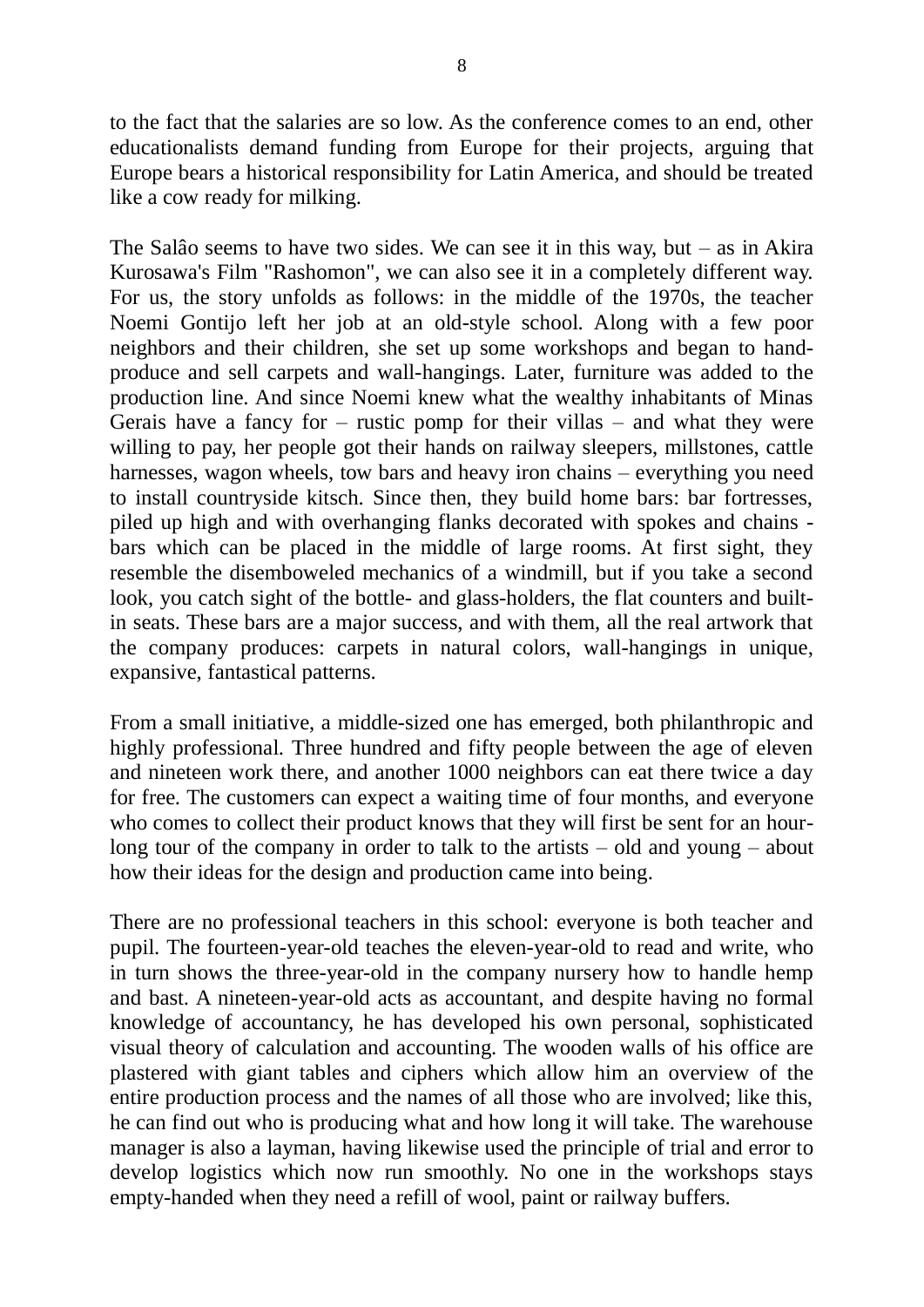One of the rules of the company is that each part of the whole sustains itself so that it does not become dependent on subsidies. This applies to the nursery as well. Here, without a trace of the brutality of the child labor in  $19<sup>th</sup>$  Century European factories, the children weave small carpets and tapestries on little looms. These looms were built for them by the older children, just like the little pottery wheels they use to make children's crockery. From production techniques to price calculation, the children learn everything that is necessary to run the business. The adults have bought a circus tent, and the children work alongside trainers to put together a program which they then give paid performances at schools in the region. At the edge of the street there is a disused railway carriage which they use to sell their products. The numerous visitors who are on the lookout for chairs, tables, beds, cushions, tapestries or ceramics which match the bars on display in the Salâo, buy what the children have to offer: they are instant souvenirs without the need for a waiting list.

*The Philippines, Luzon Province, in October 1987:* The village is called Cardona and is situated at the edge of the shallow Lake Laguna, not far away from Manila. At the lake, illegal large-scale land holdings have become increasingly common. The rich have erected dense bamboo fences around hectare upon hectare of the lake and breed fish there. The lake resembles a honeycomb. Watchtowers with armed security guards mark out the borders between one person's property rights and the next. The small-scale fishermen of Cardona are left with less and less of the lake for fishing, their catch no longer enough to survive on.

Purita, a teacher, is beset with the idea of starting a school in Cardona which can generate enough income for both the children and herself to live from. Not by catching fish, but by rearing ducks and pigs. These sell well on the market. The children and fishermen should learn not to be dependent on the lake anymore, as it becomes more and more out-of-bounds, but rather to use the land.

As teacher, Purita knows that she has to throw her colonial educational ideas overboard. Despite the task being relatively clear, the solutions are far from being so. The lack of capital – the pesos they have scraped together are just enough to buy a pig – must be compensated for by additional knowledge. She and the children need to become local experts in the rearing of pigs and ducks. They have to ask farmers and vets, read books (which go nowhere near explaining everything there is to know about pigs and ducks) and observe the animals, and learn how to make calculations which are based on more than just wishful thinking.

The contours of the pig and duck rearing school of Cardona are becoming clearer. Everything becomes part of the curriculum: building the school and the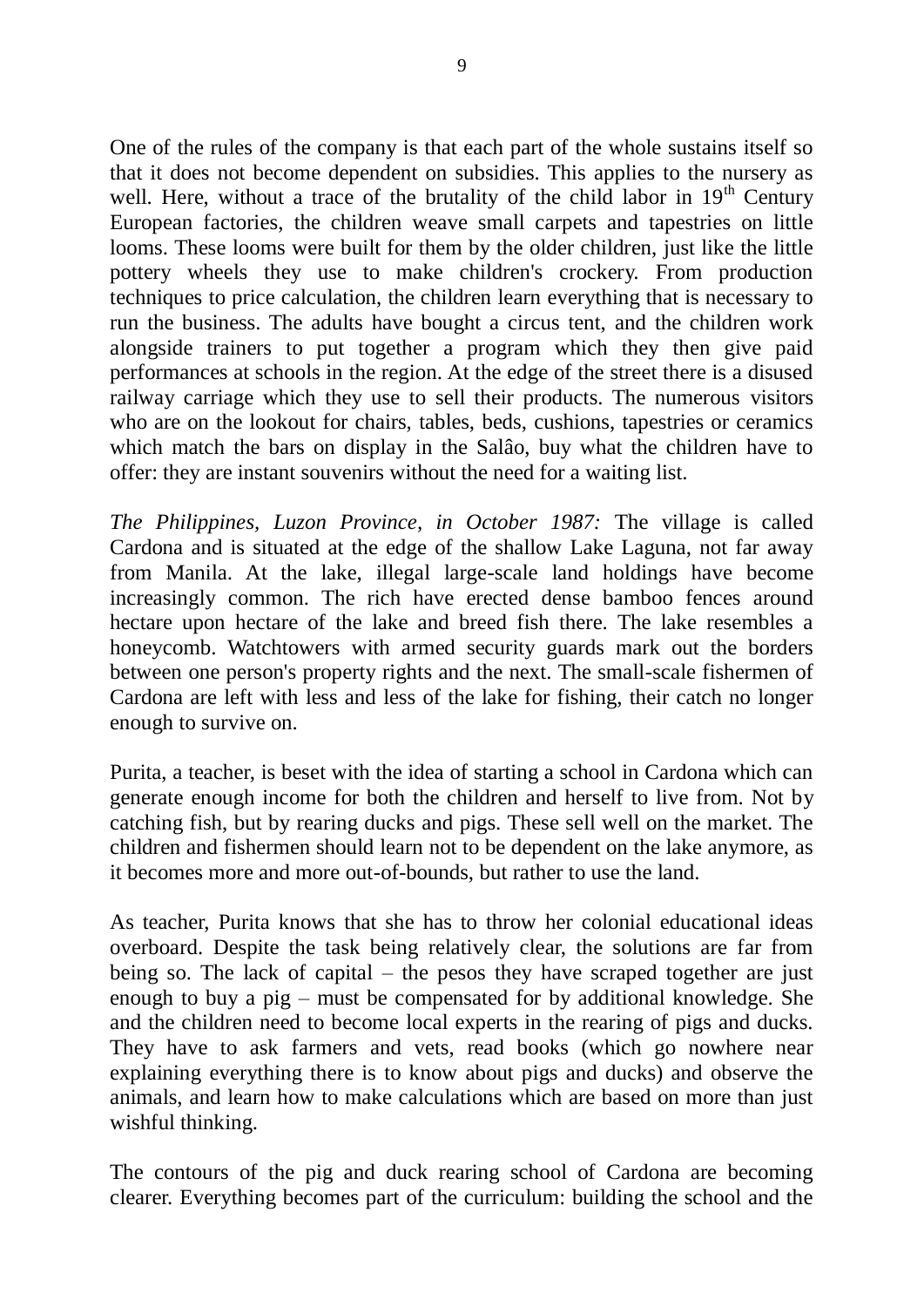pens, market analysis, looking after the animals, marketing, investment policy, calculation and accountancy, organization of work and of their own administration structures. Elementary cultivation techniques can be learned within the production framework. Writing diaries about pigs makes more sense when it has a direct effect on the well-being of the animals and on the overall financial situation. The old subjects are no longer meaningful, at least not in terms of how they offer up their contents. The new subjects, says the teacher, are oriented towards the key problems of breeding. The new subjects have names such as "How to make pigs happy", since – according to the children's theory – happy pigs have lots of piglets, and when they are big, they have even more babies. Hence the need to learn everything there is to know about the psychology of pigs, to observe them up close and see that they are like you or me, sometimes jealous, sometimes in a bad mood or up to tricks, definitely sensitive things.

Another subject, "How to make the most cost-efficient food chains" takes the pupils on the hunt for water hyacinths that grow as weeds which form little fields on the lake, in the grey-zone this side of the bamboo fences. "Water hyacinths", says one neighbour, "can be dried and fed to the pigs". The result of the experiment: the dried fibres turn out to contain no nutritional value. But the ducks? There is a fish, like in Thailand, that regards the excrement of ducks as a delicacy. And there are snails that are partial to the excrement of fish. And ducks, in turn, like to eat snails. Homework: how many ducks can swim in one pond if enough oxygen is to remain below the surface of the water so that the fish do not suffocate from the ducks' excrement? How many fish are needed for how many snails, and how many snails for how many ducks? Where do they come from, and under which conditions do they reproduce? Can research-based learning of this kind make do with the insights of the Philippine national curriculum? Never in a million years? Exactly.

Nothing goes according to plan in plain old reality. The vision on the horizon can disappear in a puff of smoke. Pigs can be carried off by disease, snails can be swallowed up by the mud after the next typhoon, never to be seen again. It may be true that happy pigs have a lot of offspring, but the question is whether the children can wait that long without starving themselves. Who can teach them to minimize unproductive time, and to produce and sell peanut butter while the pigs are pregnant? Who can protect them from the false hope of quick profit, who can lend them the stamina, or explain to them that they have no option other than serving their communal undertaking day and night like poor fools, that a concept of self-reliance economics cannot rest on the laurels of the initial idea and wave of enthusiasm alone, but rather has to be made reality step by step, pebble by pebble?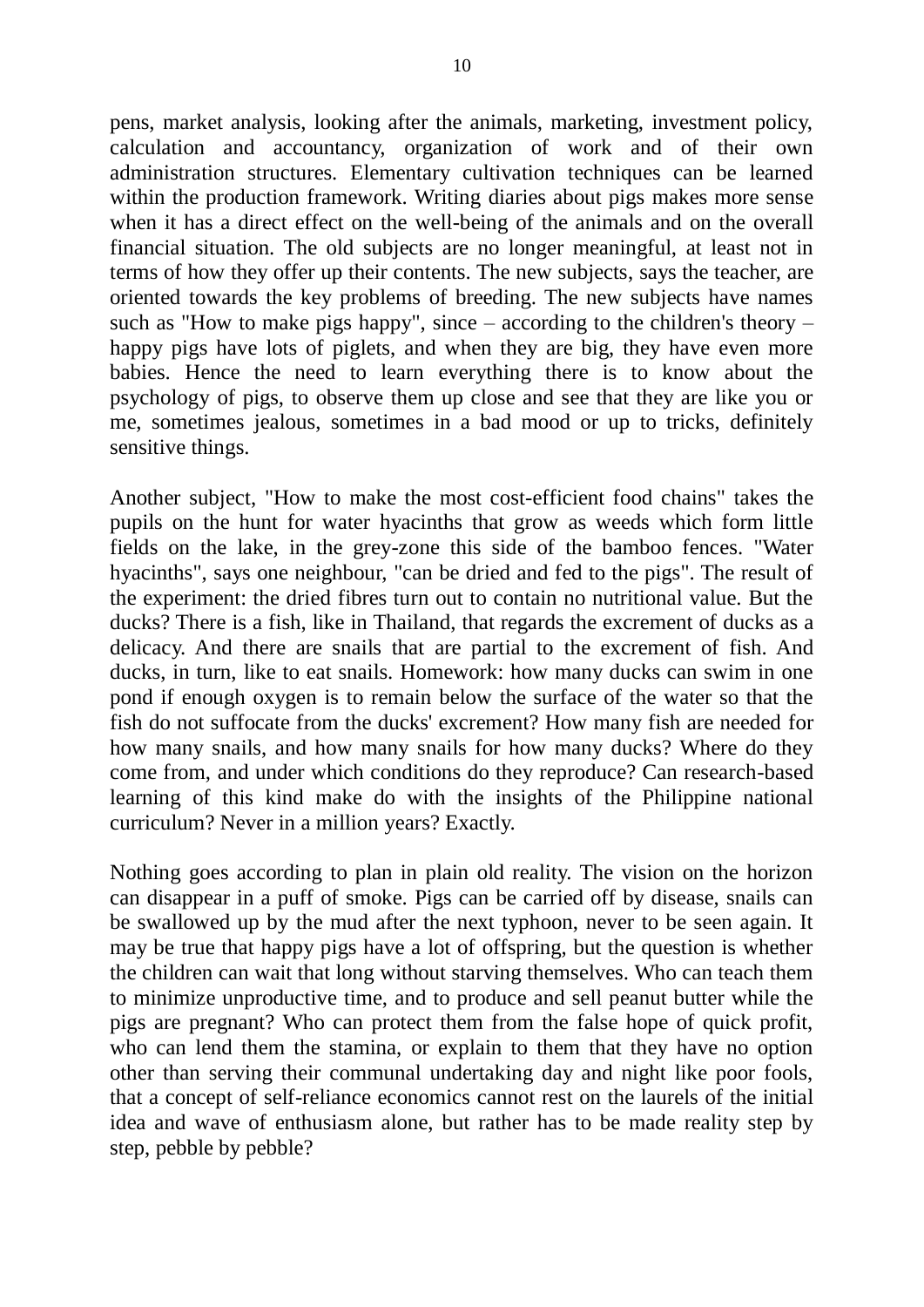A few months later, the little school in Cardona gives up the ghost. The single pig - albeit happy, pregnant and soon to give birth – couldn't stand up to the economic pressure, not even with the help of its offspring. When the piglets were fat enough, each child took one home with satisfaction and felt that the school had fulfilled its purpose.

Developing productive Community Schools is like building a flying machine and learning to fly. With a lack of skill, robustness or ascending current, those involved suffer a fate like that of Berlinger, the tailor of Ulm. It may be a steep descent, but the crash is usually bearable, because one either lands like Berlinger did, on the water of the Danube, or like the children of Cardona, in the informal sector from which they came.

Making the children of the poor into entrepreneurs? They already are. Supporting them is more about working on the economic ideas, allowing them to gain an overview and to find ways out of the informal sector into the regular sector, to the places where there is more money: not a business run by poor for the poor, but rather one which aims to harness the buying power of the whole market.

Poor children can't afford a childhood. Millions of them live on the streets, support themselves and sleep in doorways or under bushes. They work for themselves or illegally in factories. They know how to deal with corrupt police officers and how to ensnare customers. They help each other out and pay protection money. They form gangs and go on the hunt for bounty. They practice their own version of justice and have pity. They develop their own playthings. They sell bananas and drugs, newspapers and chiclets, they harvest cotton, clean shoes and carry stones. Their life is full of risks; they can be eaten alive by parasites, beaten up or starve. At the same time, it is full of adventure, better than the bleak hut that cannot offer them a home or the grim prison of aid. The children of the Third World have more abilities than the children of imaginary childhood.

The story of the street children of Manila reminds us more of the successful glider flight of Otto Lilienthal than of the tailor of Ulm; they took it upon themselves to set up a restaurant in the red light district of Manila, Ermita. It is a story in several chapters, and still has an open ending.

We find ourselves *– in September 1986 –* in the Mabini Street: arrival of the customers, just after 6pm. Jeepneys and taxis bring the stream of people who have come from afar. They are the consumers, the pedophiles, homosexuals and sex tourists who have made Manila into a second Mecca, to be topped only by Bangkok. Since years ago, when Francis Ford Coppola filmed "Apocalypse Now" somewhere out in the jungle over a period of years on end, the pedophiles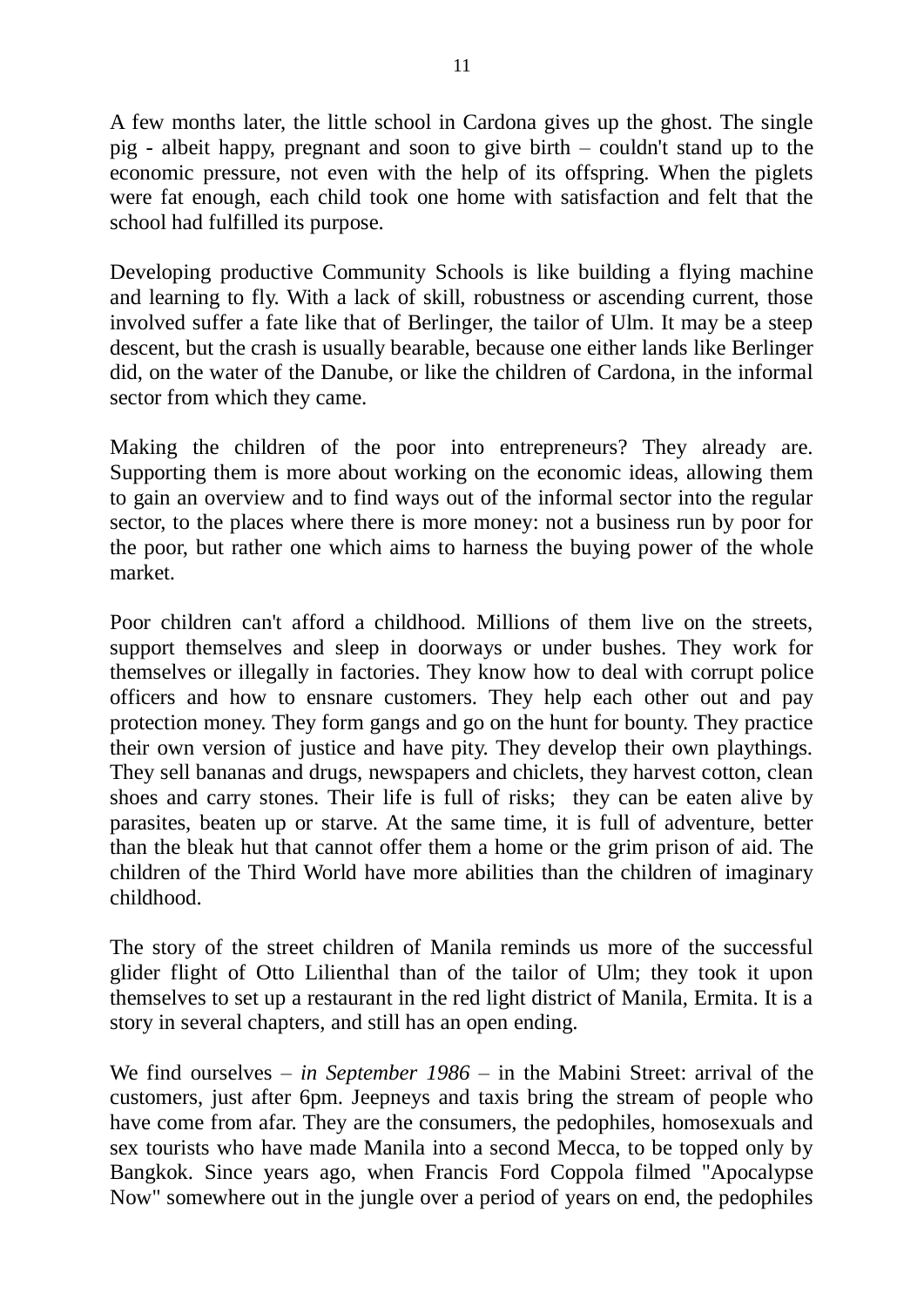among his staff have been using the villages in that region for their own devices and turning the children there into prostitutes. Today, several thousand children live on the streets of Metro Manila, many of them living from prostitution.

Commotion: a husband grabs his wife, who is hustling on the streets. Bars, drinking booths, girls, visitors, children. We wander along the street with Victor, a social worker, and wait to be approached. One boy, Diego, greets Victor – they know one another. Diego's job is not in prostitution, but to help the customers who arrive in cars; in return for watching out for their cars he earns 50 centavos. Like the prostitute boys, he sleeps on the streets.

He goes to get Ronny, a second boy. "My visitor is coming in a moment" says Ronny, "he's going to wait for me on the other side of the street". Opposite is a fast-food place, a marketplace for the buying and selling of love. We talk about the customers. "Mine" says Ronny "wants to take me to France. He's already been to my family and given them money. He wants to send me to school." Hope? Or just a load of hot air from the customer?

When are the good times, when are the bad times? "At the weekend it's rush hour here". That's a good time, it brings in money, much of which goes to their families. The bad times are not just at the beginning of the week, but also when the gangs of older children demand too much protection money from the younger ones. What do they want to be when they're older and the visitors don't want them any more? "Engineer" says one. "Work in an office" says another. Office: executive management, a Mercedes with onboard phone and lots of money. How will they make it? "Well..." says Diego, "maybe by going back to school".

Diego is like Huckleberry Finn: dirty, foolhardy, a worker. Ronny is a dreamer, looks charming, is cleanly dressed. Both are twelve years old. The others who join us later also call themselves workers or prostitutes. "There's my friend" calls Ronny, and we tell him to go over and fetch him, we'd like to talk to him. Ronny goes. We doubt that the customer will risk coming over, but he does. "What do you want?" he asks, "are you from the police or journalists?". We assure him that we are neither. He, Pierre, is from Lyon, a lanky man in his midthirties, academic qualifications, own company, travels a lot. "Manila is my dream, the boys here are the best". "You want to take your boy to France?". Pierre turns to Ronny and hisses at him: "You talk too much". We tell him we don't care whether he takes him to Lyon or not, no need to get worked up.

We tell Pierre that the boys want to go back to school and become engineers or suchlike, since in a couple of years pedophiles won't be interested in them anyway. Pierre laughs: "They wouldn't go. Ermita is their school, life is their school. It's more exciting here than going to classes". We insist: all this sounds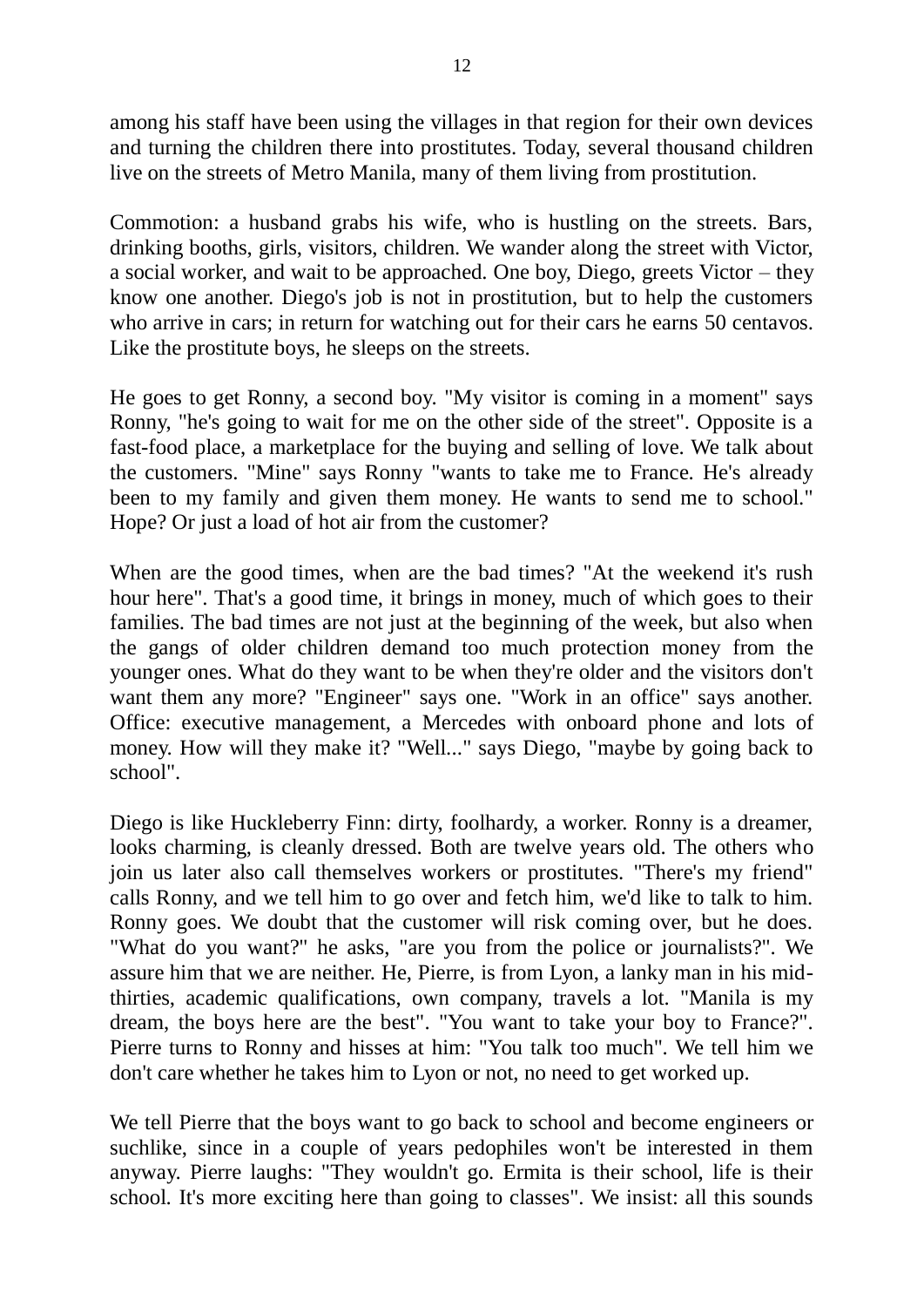great but nonetheless, pedophiles are pedophiles and boys grow up. And that unlike their rich clients, the boys won't have many opportunities if they don't learn anything else. School doesn't necessarily have to be as dreary as it was back in Lyon. Question: "How would you run a school, if you were its director?" Pierre refuses to answer the question, but does go on to talk to Victor, the boys and us for an hour about this other kind of school in Ermita, the school that prepares its pupils for the time "after". Pierre thinks it should have flexible hours: because if he, the customer, wants to fetch his boys to bed in the morning, that has got to be possible. "Yes, and don't ever make school be on Friday and Saturday" says Diego, "the beginning of the week is better". So a Monday and Tuesday school, one with open planning, one which connects with the abilities of the children; a school in which they can make money as well as learning something new. The concept of the Productive Community School in the red light district of Manila is taking on its first, still unclear contours.

*October 1987:* Kojak is the bald-headed top-dog of the district: Chinese, executive, a kind of local mayor. It is late evening in Ermita. We say we would like to organize an event with the children from the street. "How many do you need? Boys or girls?" We explain to Kojak that we're not planning a sex party, and that we're asking him not as middle man, but as Barangay captain. We want to do a workshop about the time after. After all, he is also of the opinion that the children should go somewhere in life when they're older. We need his protection and his knowledge. Nothing would change for him economically: the protection fee would still be paid, and if the kids earned more, could maybe even be increased. Kojak blinks and says nothing. We're sitting on chairs next to the Blue Hawaii with beer bottles in our hands. Opposite, a tourist is leaving the Thriller with Sally Diaz on his arm: he gave 75 pesos to the Mamasan inside and should give Sally another 75. The district police will get some of the takings, and the hotel staff, Kojak and his friends will surely get a share of it too.

The Mamasan in Pips next door is excited by the idea. Her go-go dancers Theresa de la Cruz and Emmy Solajes want to speak at the workshop. Outside, in front of the bar, children are begging with sleeping babies on their arms. "Boss", says one boy, "I'll look after your car". Kojak has drunk half of his beer. He's in, he says.

At around three in the morning, children on the square next to the wellfrequented restaurant Aristocrat are talking about how they'll tell other children about the workshop and bring them along. Some of them do cartwheels and somersaults. They can all sing and dance, they say. They are standing in front of the restaurant and selling flowers or offering - "do you want a nice girl?" - their older sister.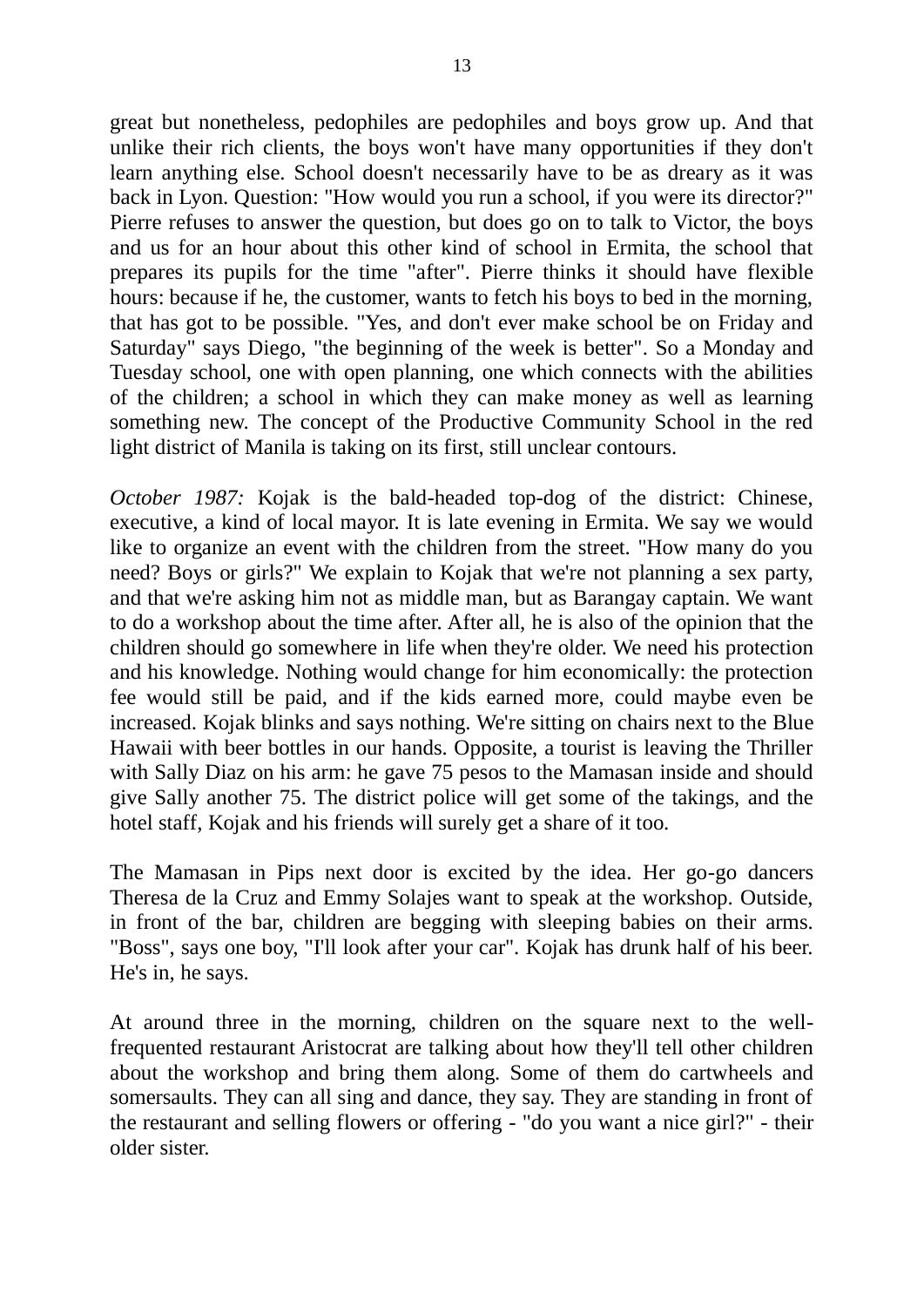A few days later on a hot afternoon. Next to the Ermita church there is space for benches and chairs, a microphone and speaker's stand. Street children and prostitutes, the priest, Kojak, social workers, pimps and police officers – many people have come to collect ideas for the school for the time after.

It is the moment when the idea of the street children restaurant is born: school as a restaurant full of life. The clients come from far away to seek adventure, say the children. So we have to offer them something adventurous. Eating as an experience, an event: in the Canadian corner of the restaurant, perhaps a camp fire would be burning, where you can fry your own steak. Hungry people could wind their own spaghetti through a pasta machine. Sitting on Korean mats you would smell the scent of sizzling Bulgogi. Yes, and in the Filipino part you could fish your own fish and lobsters out of the pool, with a huge choice. The Philippines have lots and lots of islands, and they're cooked differently in each place.

Next to the restaurant, say the people taking part, there should be an acrobatics school, and in the restaurant a stage. Here, the children can perform acrobatics, dance, sing and act. The East Side story, the Soap and Jeepney Opera, with Diego, Ronny, Sally, Theresa, Emmy and Kojak in the main roles and the customers in the supporting roles?

*November 1987:* The German Society for Technical Cooperation *(Deutsche Gesellschaft für Technische Zusammenarbeit, GTZ)* in Eschborn receives an application for funding for Productive Community Schools in the Philippines. According to the application, these schools will educate entrepreneurs from the bottom up, entrepreneurs with sociological imagination and economic knowledge. Productive Community Schools would act as an intelligent business, and rather than having an indifferent relationship to their products, would produce them with social and ecological responsibility and orient themselves towards delivering quality rather than substandard products. By gaining essential knowledge they would become superior to conventional companies and be able to grasp their chances on the market.

*September 1990*: Filipino educationalists are also apt to run for the hills when they see entrepreneurs coming. There are no few educational experts who see the market as the work of the devil. They wouldn't mind running the school as a school, but are less keen on running the school as a business. No, we say, the essential drive of an entrepreneur from below cannot be delegated: we need all hands on deck. Discussion with the Filipino educational experts runs through difficult terrain. They shun the idea of this attack from below, especially by the risks involved.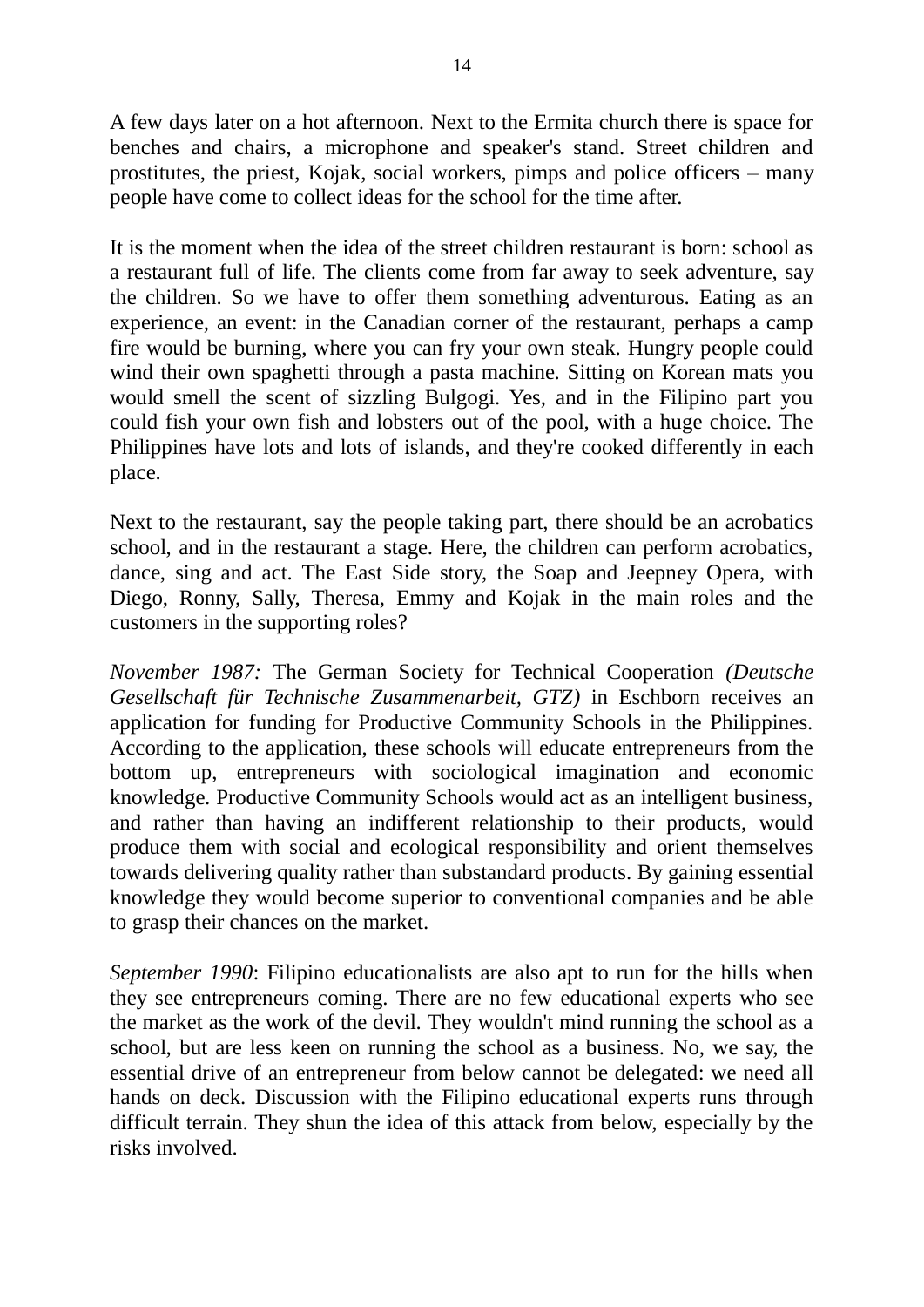*August 1991*: The GTZ takes just under four years to digest the application, to cut it drastically and to transfer the first installment. One well-meaning spokesperson says that they hadn't been able to see eye to eye on the approach. Meanwhile, in the Philippines, the Association for Productive Community Schools (APCS) is looking for a manager for the project. Over the next few months, the manager will claim his money but set nothing in motion. The search is on for adults who are really driven. *Who will be the entrepreneur?* Who is truly willing to work *personally* with the street children rather than delegating the work? Who will take the risk of opening a restaurant with street children and steer it through the bountiful competition towards success? Time tells that the funding from the GTZ is miserably insufficient.

Prophecies of doom ring out. Bahay Tuluyan is a charity which runs a drop-in center for street children and child prostitutes. Two of their workers want to take part in the founding of the children's restaurant and to offer the children support. The committee of the charity has experience in collecting donations for its work and knows how to run a drop-in center for street children, but children as entrepreneurs? Perish the thought! And a restaurant that wants to contend with the restaurants of the middle class? A culture shock for the street children! The widespread view seems to be that the poor are best suited to projects that won't make them rich. That way, the donations will keep on flowing thick and fast.

*February 1992:* Grand Opening on the 14<sup>th</sup>. *Come and dine at one of the most unusual restaurants in town, Hapag Kalinga!* The name means something like caring banquet, and invites everyone to sit down together and to watch out for one another. According to the prospectus, it is a professionally run restaurant with both Filipino and international cuisine. But it's more than that: *It is a street children restaurant where children learn how to be first class entrepreneurs with social responsibility.*

No, the Canadian campfire is nowhere to be seen, and nor is fondue being served in front of a backdrop of the swiss alps. Spaghetti there is, but no pasta machine. The tables are covered with clean table cloths and serviettes adorn the plates artistically. The decor gives a modest impression, everything is spotlessly clean and slightly sober. Maybe that's what the Filipino middle class families want. Perhaps otherwise they would stay away from Hapag Kalinga, expecting to be served by grubby children in a grubby restaurant.

*Who will be the entrepreneur?* Imee Castaneda dared to take the plunge. In her other, rather more conventional job, she runs the department of Business Administration in Trinity College. Now she spends almost more time here – at the edge of Ermita – than there, on the spacious campus. Her colleagues tolerate the project. Luis, Bernito, Ana, Liza, Eman, Julieta and Micheal are the names of the children who want to become entrepreneurs. For the time being there are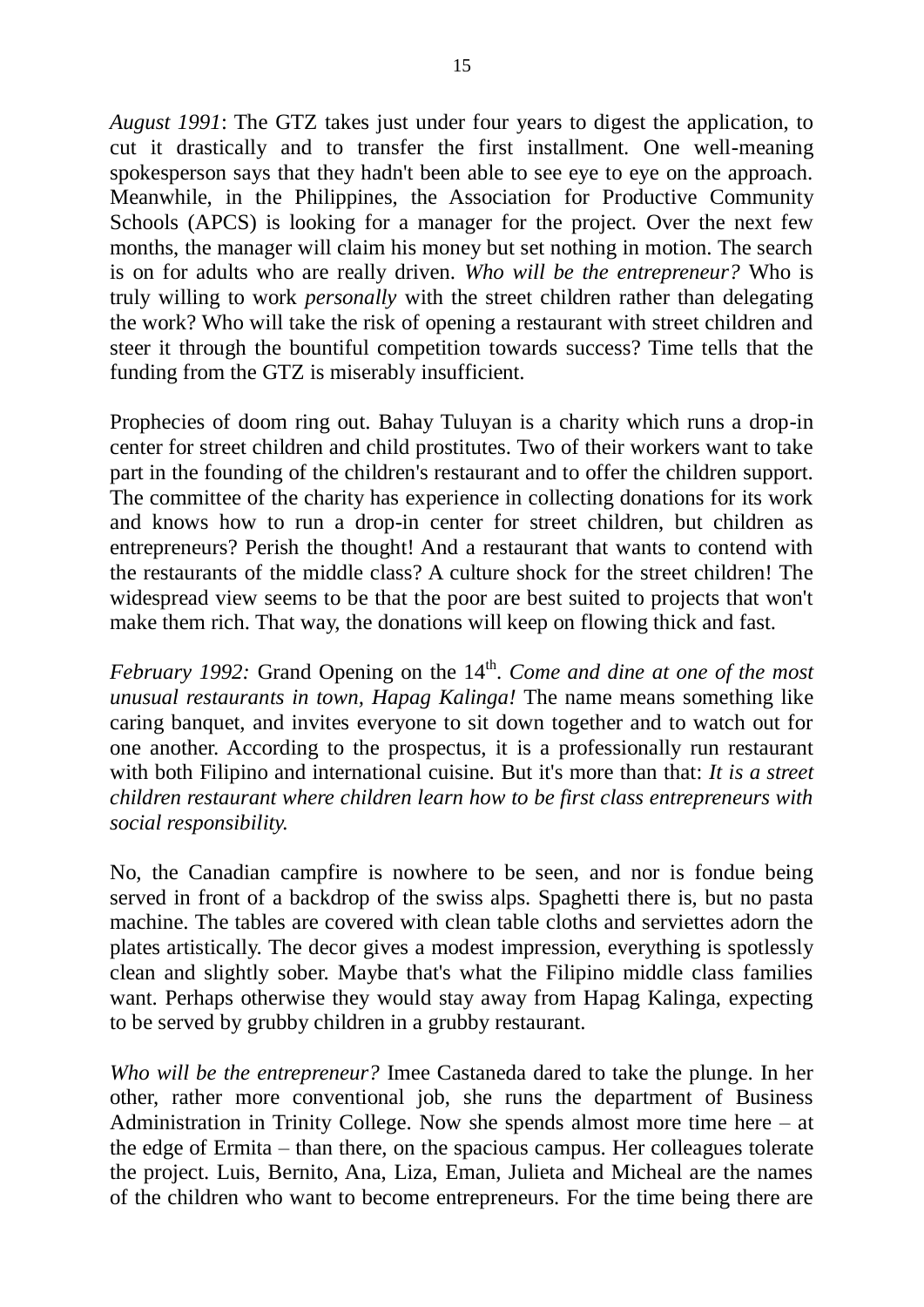six of them, this should soon grow to become eighteen. At night they sleep under a bridge, two kilometers away from the restaurant. There, hovels and crates are crammed like swallows' nests between the stinking river and the concrete arches of the bridge, the home of parents, brothers and sisters, relatives. It's the destination to which the landless farmers from Visayas have been driven. Above, the traffic thunders by, leaving behind thick clouds of smog.

At Hapag Kalinga, the children open the door for the guests and say "Manandang tanghali po. Tuloy po kayo". They sound, as Nancy T. Reyes later writes in the Manila Chronicle, "a lot better than those perfunctory Good Afternoon, sir, m'am (sometimes 'good noon' even) department store types. By the door they stood, beaming in their new *balintawak* costume, their excitement betrayed – how quickly and with wide smiles they flung open the door for the guests".

Here, three generations work together: adults, whose at first still unpaid work ensures that Hapag Kalinga can get off the ground without a trial flight; students from the nearby college of hospitality; and the children, who will replace the students after one year and should later take over the management of the restaurant. During the opening hours – in the afternoon – there is time for the things that remind one most of school: they practise how to set cutlery, fold serviettes, decipher the menu, inspect the quality of fruit and vegetables, meat, fish and rice, read bills; in short, to understand the entire little universe of Hapag Kalinga, step by step. Later on, dealing with business will be more of a focal point, long-term strategic planning and how to handle risks and competitors. Although the children are not shareholders themselves, they will receive part of the profit. The aim is that later, when they leave Hapag Kalinga, they should have a modest sum at their disposal, to be invested in their own mini-enterprise.

The restaurant is situated in the district of Malate, on the corner of St. Andres / del Pilar Street. If you follow the street in the direction of Manila Bay, you pass the Aristocrat after a few meters, the restaurant with all the tables and - still - a good name, even though the service appears somewhat indifferent and the food can't keep pace with that of Hapag Kalinga. The other street leads to Ermita, only a few hundred meters away – and bars and hourly hotels crop up one after the other in a long, dull string of pearls.

The view from the restaurant is a pleasant one. The dignified Malate Church is visible from behind the trees. In front of it, wedding and baptism parties gather. The children have handed out flyers both there and elsewhere. *Hapag Kalinga would be happy to cook for such occasions; for reservations, just ring 521-54- 99*.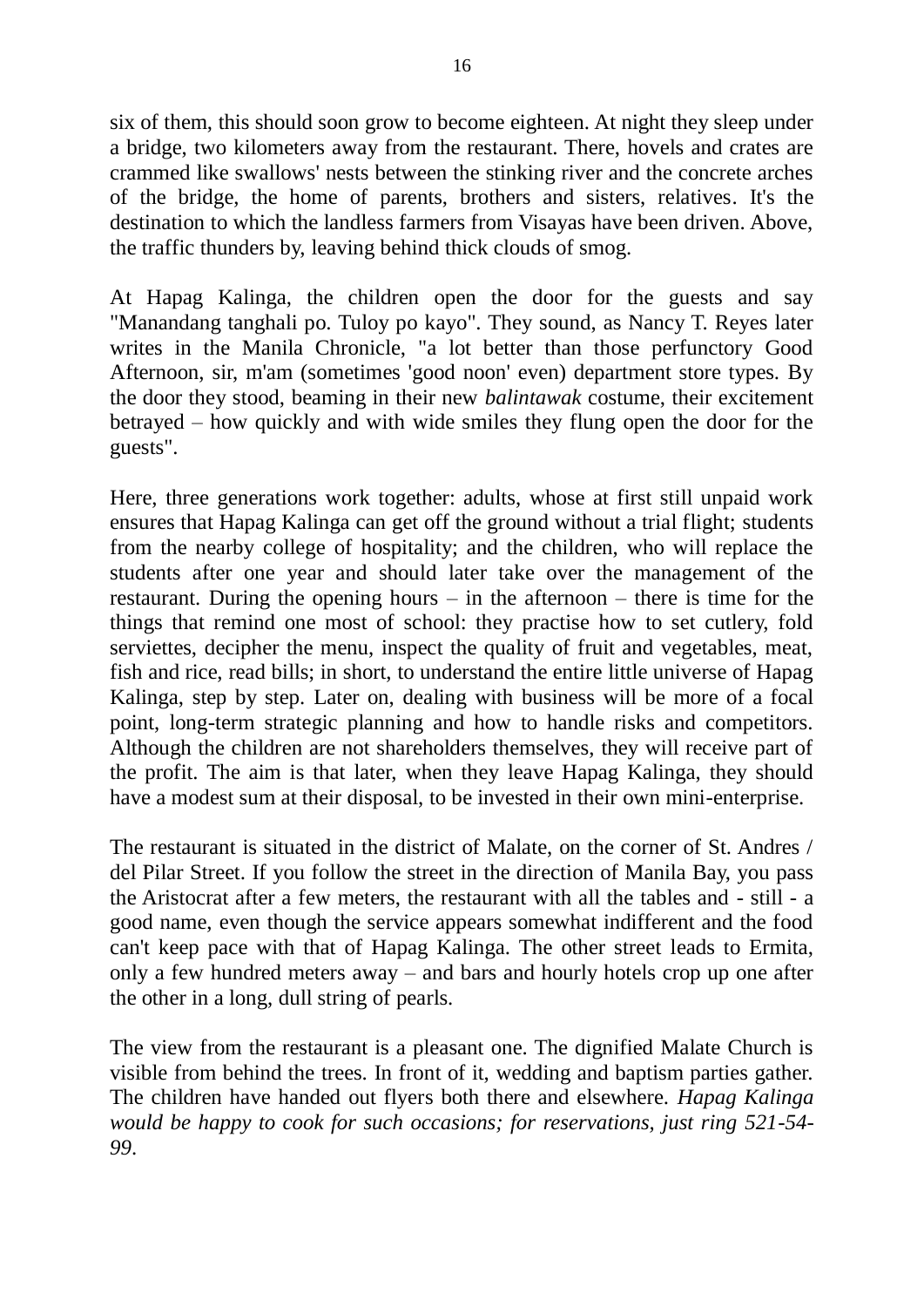There are primarily Filipino dishes on the menu, with an alternating regional emphasis. *Panama ni Nanay, literally mother's legacy, because this is grandmother's recipe handed down through generations: pork braised with a piqant sauce of soya, vinegar, spices and – a secret ingredient distinctly Hapag Kalinga*. To quench the guests' thirst, there are around sixty drinks, from Kalinga Serenade to Kalinga Vegee Sparkler, many of them fruit or vegetable juices. Without a shadow of a doubt, you can eat and drink well at Hapag Kalinga.

A low-ranking police officer enters, and begins a conversation: the restaurant is empty at night, right? Thieves and arsonists would have it easy. The wicker furniture would burn fast. It's too much work for the police to keep passing by the restaurant and checking everything is alright, because police officers earn so little that they're pretty much on the verge of starvation during the day. The police officer is meanwhile sitting at a able and being waited on like a prince. After the meal, the deal is clear: no protection fee, but one free meal per day for two of the officers from the block. And no staff food: the same food that the guests are served.

In the countdown before the opening as well as the days after, there are small and large catastrophes to survive. The new cook has to be fired again immediately, after leaving the gas tap on and almost causing an explosion. One of the students prefers to act as a call boy than to do his work. The extractor fan in the kitchen breaks down shortly after being installed. With only one more week to go until the opening, Hapag Kalinga looks more like a buildling site. "We are a survival race" says Elisabeth Marcelino, one of the trustees of Hapag Kalinga. And this proves to be true – soon, the building site has been cleared, the kitchen scents are being extracted again and a new cook arrives. Everything is curriculum.

Horst Bauer, a manager who lives in Japan and is on business in Manila, discovers the restaurant more by chance than anything else; expecting a solitary evening, he instead experiences the real quality that makes this restaurant unique: here, it's not a case of staff waiting on customers, but people alongside people, who can talk with each other and feel comfortable together, the children involving the guests and drawing them into the extended family. This is not something which happens by itself, but demands educationalists who don't simply domesticate the wild charm of the children so that only wellmannered politeness remains. Hospitality is a quality which is not dependent on the size of the tip left by the guests as they leave.

*November 1992:* Many people have helped over the first few weeks. Students from the Free University in Berlin have scrubbed the floor, cleaned the windows and handed out advertising leaflets at theater performances to attract the night owls. Imee's sister Florita organizes the kitchen at the risk of conflict with her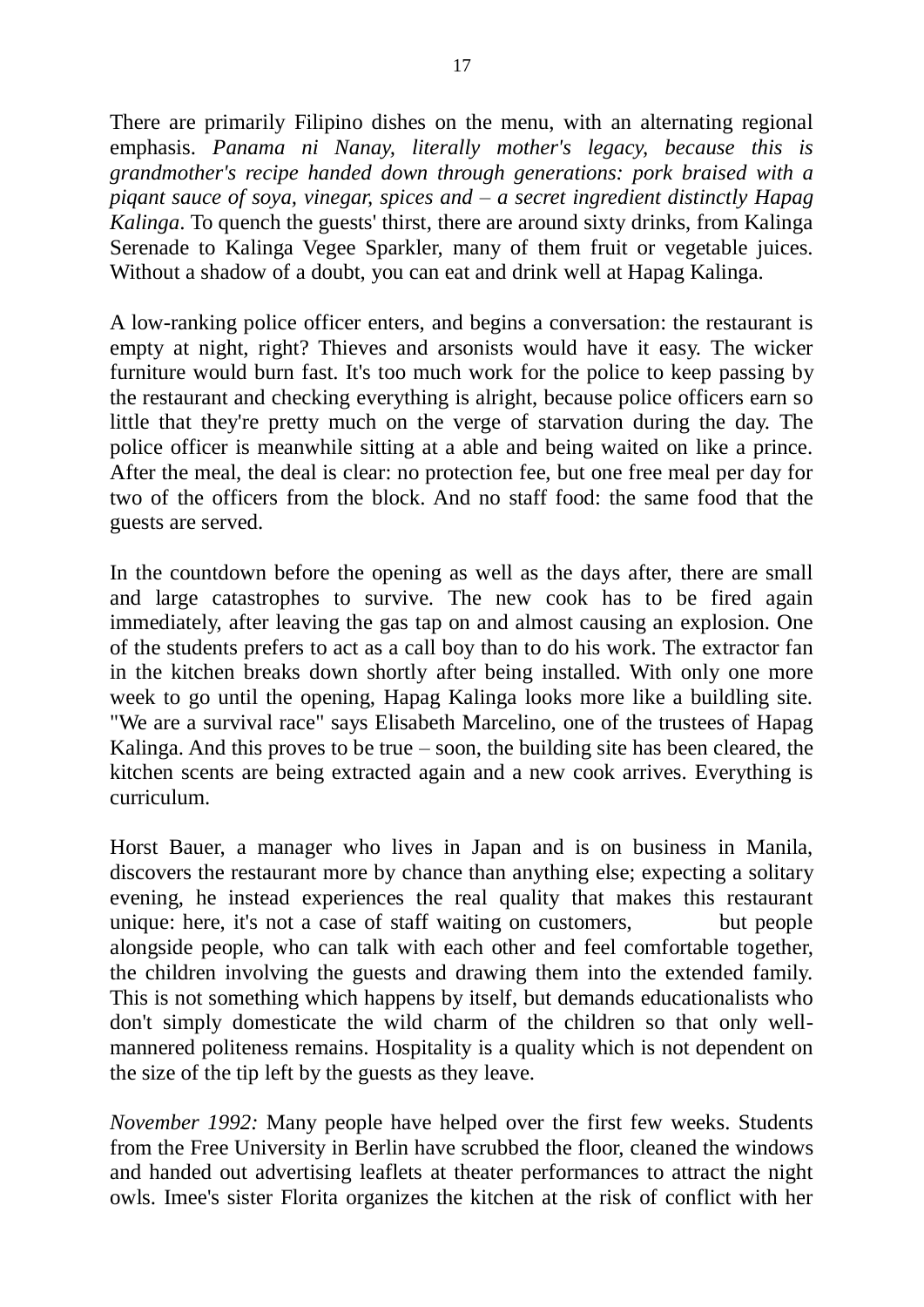seafaring husband. The young psychologist Gladys is the children's good fairy: she is the class-teacher, or rather the restaurant-teacher. William is checking the bookkeeping with concentrated furrows across his forehead. Amihan Abueva, on the committee of the APCS and the general secretary for the Salinlahi Foundation, which is directly responsible for the project, begs her father – one of the country's most renowned sculptors, deemed a national artist during his own lifetime – to tackle the design at Hapag Kalinga and to bring his friends along. Corazon Aquino visits the restaurant while she is still the president of the Philippines.

Must restaurants which are only equipped with a small budget expect an untimely death? No, is the answer. The quality of entrepreneurship can evolve even under a climate of austerity. The crucial point is not to betray the vision of offering real hospitality, authentic regional cuisine, portraying the different regions through the changing decoration of the restaurant, seeing the children as artists and not falling for the temptation to provide even worse imitations of the awful cultural shows put on by other restaurants.

Hapag Kalinga is one step on the difficult path towards the realization in the field of education that the social question needs not only to be asked in a new way, but also answered by new attempts. It is not by collecting donations, shunning the market and spreading anti-economical sentiments that we can help the poor, but rather by offering highly personal support in developing the economy from below and gaining access to the market.

Imee Castaneda is the heart of Hapag Kalinga. A heavy burden of worries often rests on her soul. The next catastrophe might be just around corner, but Imee knows that the process of learning in the midst of insecurity doesn't have to end in a safe harbor. The restaurant is often gapingly empty, and the battle to find clients can sometimes seem futile. But then, the place comes back to life and all seems right with the world, and it is as if Hapag Kalinga had always been a hub of so many friendly people.

The children are the very model of happiness. They have not been touched by the prophesied wave of culture shock. Their school is like theater and cinema all at once, with the only difference that they don't sit and watch, but rather choose the roles themselves. Some of them have scars on their faces, writes Nancy T. Reyes, some are missing teeth, have pock-marks on their legs and their hands show the signs of hard physical labor. "Not talent material for a McDonald's commercial. But take a second look. You might catch a confident smile, and an emerging cheerful disposition. The sparkle in their eyes reveal the beauty of their new-found worth. What picture can ever paint that?"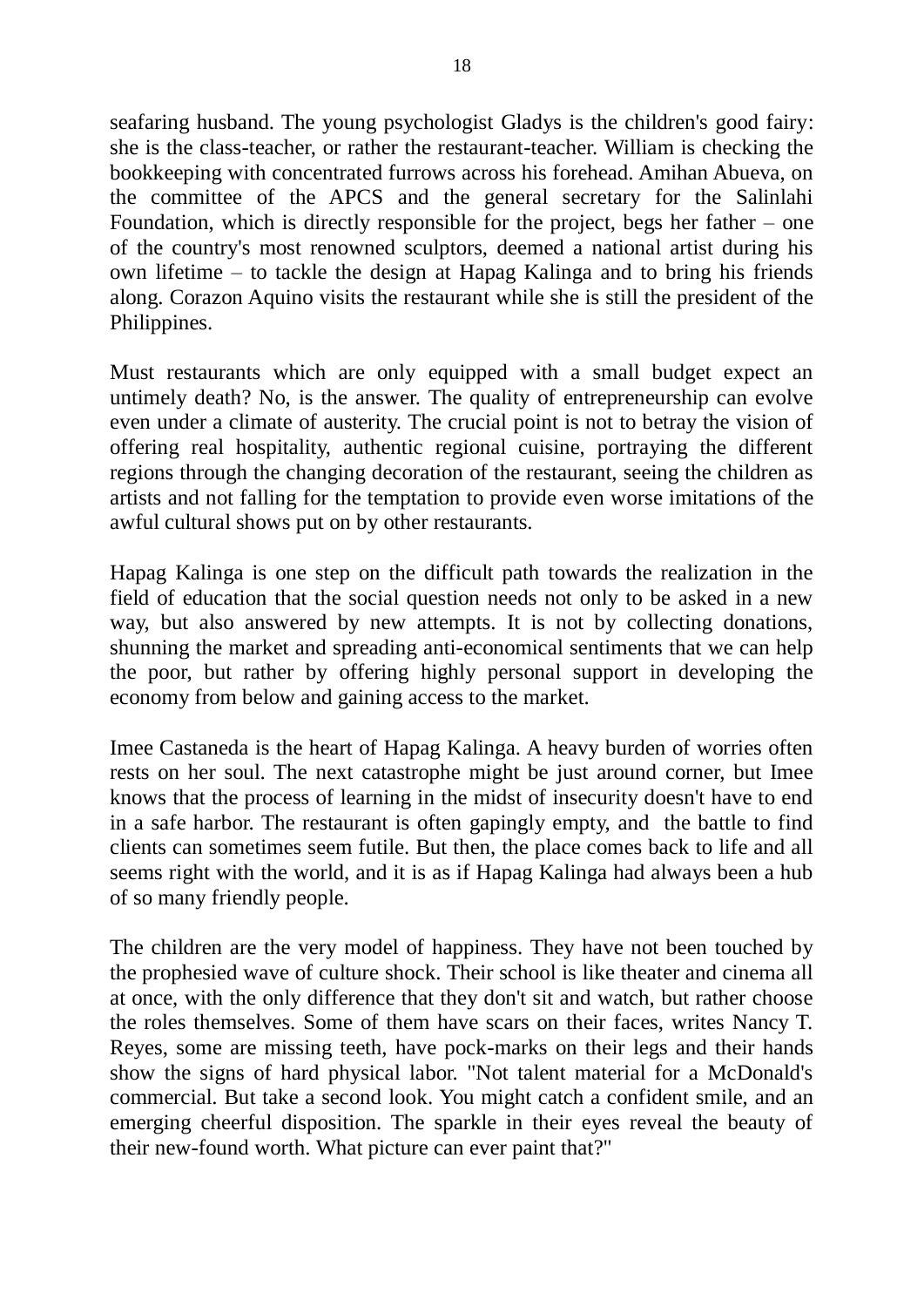*February 1993*: In the GTZ in faraway Eschborn, the frustration is rising. The rent that Hapag Kalinga is paying is far too high, they say. "Regarding the situation of Hapag Kalinga" writes Elisabeth Marcelino, who has meanwhile been voted Outstanding Woman in the Nation's Service, "it has actually improved and picked up financially this month although December was not so good. The prospects are really good in the coming months since there have been lots of reservations and there are days now when the place is really full and jampacked with people. I really think it's just a matter of time and good management."

The end of the story, for the time being, comes about not only because of the owners of the building, but also by Fidel Ramos, the new Filipino president. The owners demand a rent which is dizzyingly high by local standards, around 1250 Euros, and Fidel Ramos squashes the red light district flat, and with it, drives the life out of the whole district. The problem is not solved – poverty can't be removed simply by making new restrictions. The area now looks like an old, disused film set. Hapag Kalinga doesn't exist on the corner of St. Andres / del Pilar Street anymore. Imee Castaneda writes that they want to re-open somewhere else, that the children are doing well, have found other jobs for the meantime, their entrepreneurial vigor still fully intact and being further trained elsewhere.

The more highly-conceptualized an income-generating school is, the more risky: children and adults earn their living being able to depend on long-term subsidies. This is hard enough for the children, not to mention the adults who are unused to it, especially for those who only earned a modest salary beforehand.

It is for this reason that softer forms of Productive Community Schools are also being piloted. Like the phoenix rising from the ashes, a new school arose at the foot of Manila's Smokey Mountain: the Binting Pangarap Productive Community School for small-scale entrepreneurs, which was founded in 1991 with 14 dropouts. Iluminada Woellhaf, the Filipino wife of an immigrant carpenter, financed the building and the small salaries for the adults involved. The various mini-enterprises of the school are run solely by the children. Some are tricycle couriers, others print T-shirts, others sell food in little mobile streetkitchens. The businesses are mostly run in the early morning and in the middle of the afternoon, leaving time in between to gather together, talk about their business deals, conduct small market analyses, check if the kids next door are earning more than them, and to get to grips with bookkeeping, legal questions and cultivation techniques. Seasonal businesses often spring up, and it might be that Joy tells Mrs Woellhaf "M'am, Clarissa won't be coming to the meeting because she got so tired scavenging last night", or that Dionisio tells Ronny Oblepias, the young, capable manager of the school, that he won't be there for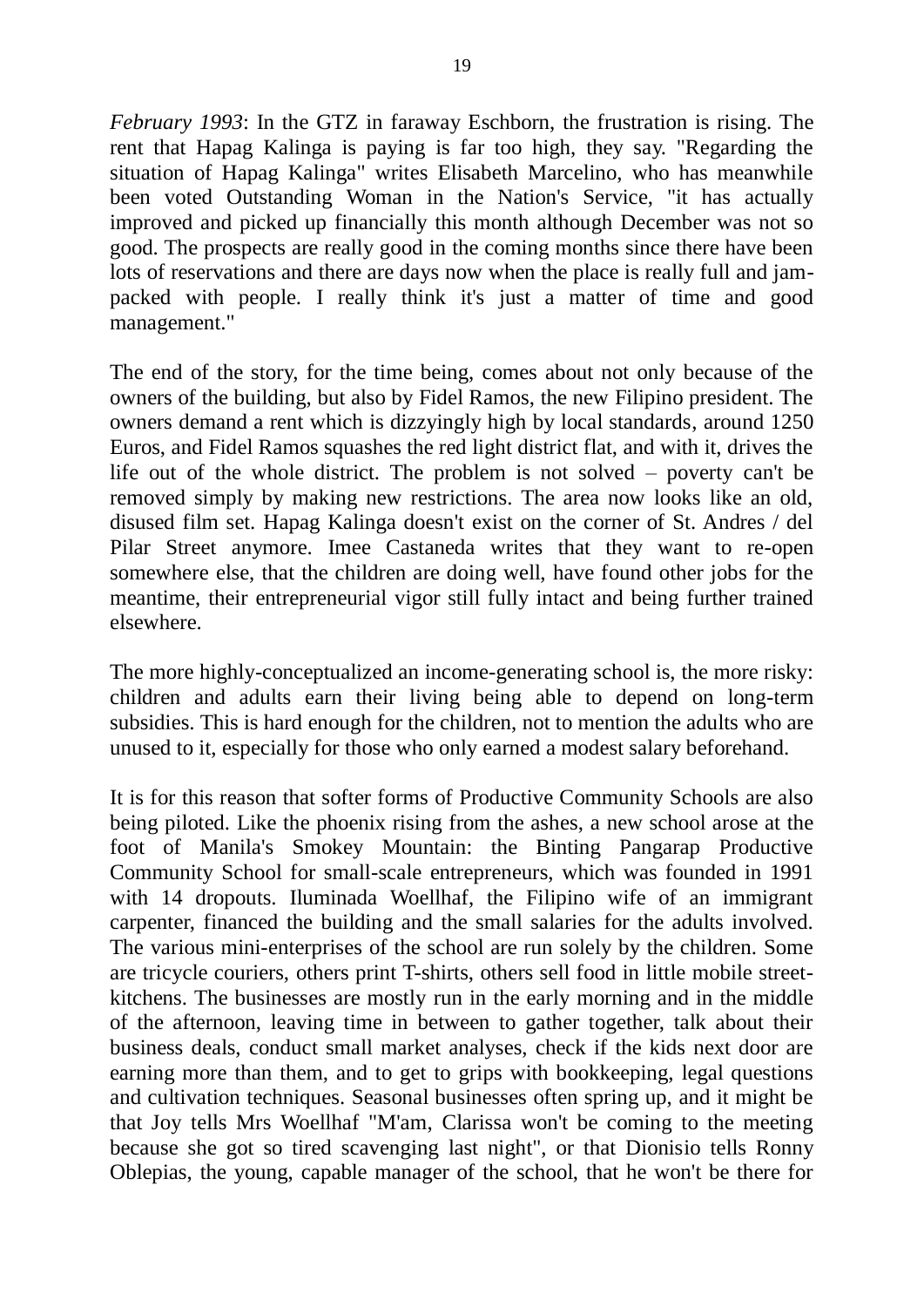the next few days "because I'm called". A ship full of cement has arrived, and he, Roberto and Speedy are all off to unload the sacks for the next few days.

In the Binting Pangarap Productive Community School, there are meanwhile 43 small-scale entrepreneurs who are training for the big time. First, selling halfincubated duck eggs, which are treated as a delicacy, or working on the pier, selling rice, breeding rabbits, trading soft drinks as an answer to the drinking water problem at Smokey Mountain...but the longer-term plan is to open up a bakery together, not one that sells spongy white bread but rather first-class, dark bread, aiming its products at the buying power of Manila's business world. But before this, the small businesses are expanding, such as the basket weavery in the school - outstanding through its design and quality - which has made agreements with 15 partners.

Productive Community Schools could be a thousand colorful flowers, a thousand variations and ventures, experiences which go hand in hand with the growing insight that it makes sense to pick up the children of the poor with their entrepreneurial skills *where they already are* rather than disqualifying their skills through conventional schooling.

Primary school teachers in the Badagry Province of Nigeria are aiming to become a special variety. Their chief school inspector Yemi Oyeneye observed that not only many of the pupils, but also the badly-paid teachers were playing truant during lessons in order to tend to more economically viable jobs – as taxi drivers, tailors, fruit sellers or smugglers over the nearby border with Benin. For this reason, he called together school leaders and teachers in order to think about the question of how they could turn their regular primary schools into productive ones, and by developing economies which are attractive for all concerned, could increase the amount of time spent in school - combining learning and earning, and raising the income of all stakeholders. The collective brainstorming about entrepreneurial ideas was both fruitful and enjoyable; the teachers no longer had to keep their ulterior lesson plans secret, but could instead partake in an open discussion as to how well the school's potential new trades - for example bamboo furniture, radio repair or coconut extracts - would have to work in order to bring home more than the risky business of smuggling.

In Brazil, Miriam Caetano, a speaker of the Movimento Negro, is lobbying for the introduction of various kinds of *Escola Comunitaria Produtiva,* with the plan to produce amongst other things Afro-Brazilian toys which can be sold on the still untapped ethnic market. In Thailand, it is the economist and Buddhist Apichai Puntasen who is advocating a kind of rural Productive Community School. In his opinion, the schools from the formal educational sector in rural areas contribute to the destruction of qualifications and skills already held by the children. He is less concerned with founding new schools outside of the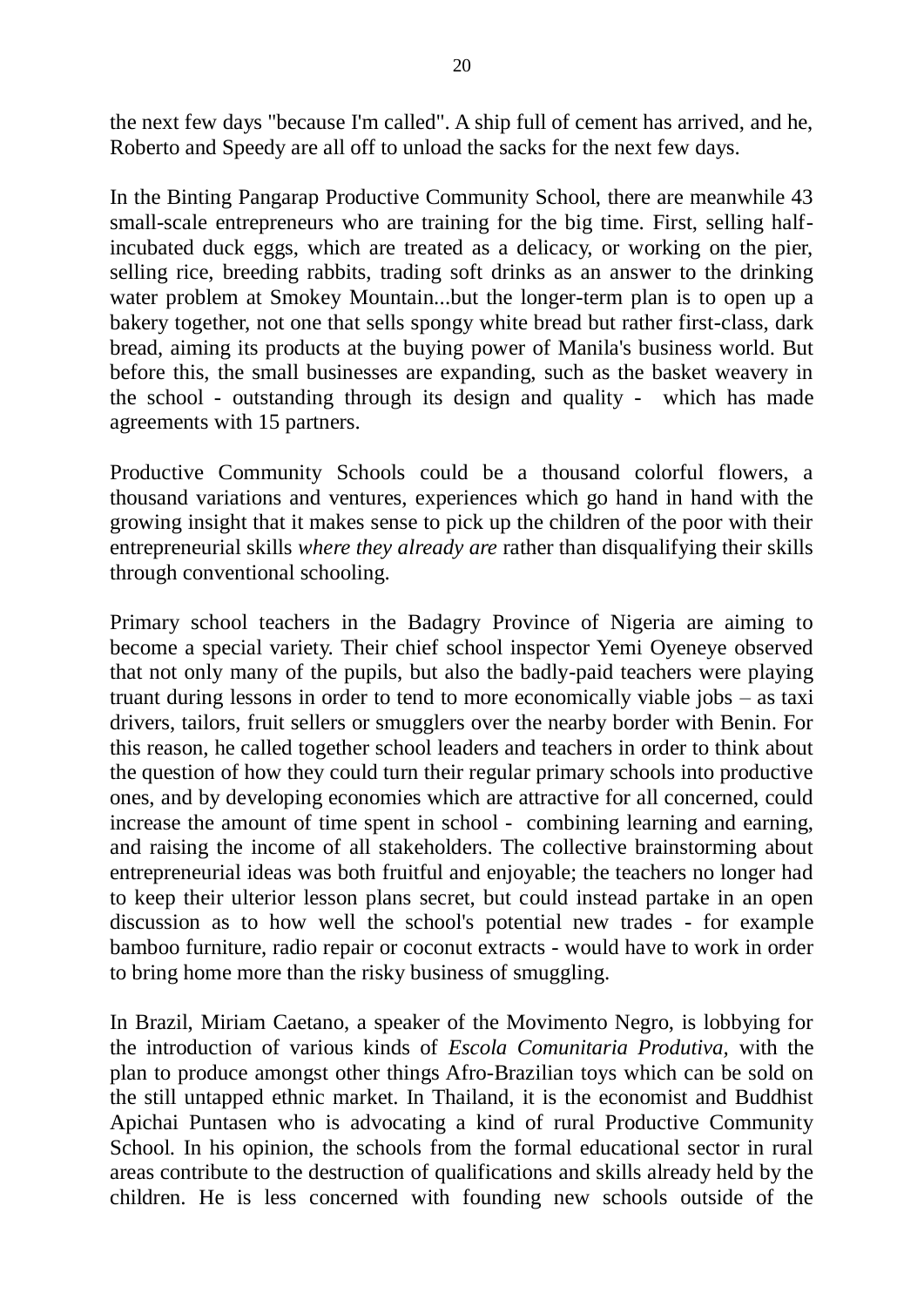established educational system that with deregulating existing schools. "Informalizing all formal schools in rural areas into productive community schools", is in his opinion the most important educational reform.

Two productive schools that have started to run in Nakornrachasima not only struggle along, but are even showing the first signs of success. The economic activities are accompanied by a small curriculum reform, since the aim is to apply interdisciplinary academic knowledge to the key problems of the productive process and at the same time to use the experiential knowledge of the population. The International Community Education Association has promised a total of 5000 Dollars for both schools combined, to be used as a means for investment. The Bumaka school has planted a tree nursery and installed a pond the size of a swimming pool in order to breed fish, as well as beginning to rear cattle. The nursery is already profitable after running for two years and the number of cattle has doubled, still bringing in a profit despite falling prices on the cattle market. Only the fish cultivation brings home less cash, as most of the fish are eaten by the pupils themselves.

The teachers at Bumaka are trying hard – with success – to return the money that was invested quickly into a revolving fund in order to start up new projects. This meant at first that they abstained from paying their pupils and had to learn that pupils, as entrepreneurs, also need economic incentives in order not to lose their motivation. The Gudbost school didn't have these teething problems – they concentrated on rearing chickens and after four production cycles – four generations of hens – had made enough profit not only to replenish their startup capital, but also to plant a tree nursery, having learned from Bumaka's success. New teaching materials arise and are sold to other schools; the text books are not called "Reading", "Writing" and "Arithmetic" anymore, but rather "Fish farming", "Cattle farming" and "Tree nursery", and furthermore contain plenty of the hows and whys of business.

The deregulation of schools works better, naturally, if one does not have to go completely against the grain of the old type of school, but rather can found new ones with an entrepreneurial calculus. And these attempts to walk and fly are more pleasant if they are supported for a while by reliable salaries for the teachers taking part. But how do you motivate teachers to earn money with their pupils? Well-paid teachers with the comfortable status of civil servant would most probably have to be dragged kicking and screaming, and so it may well be some time yet until the circumstances stir up the entrepreneurial vigor of the pedagogical league in this country.

#### **B) 4. The Earthworms of Crussow**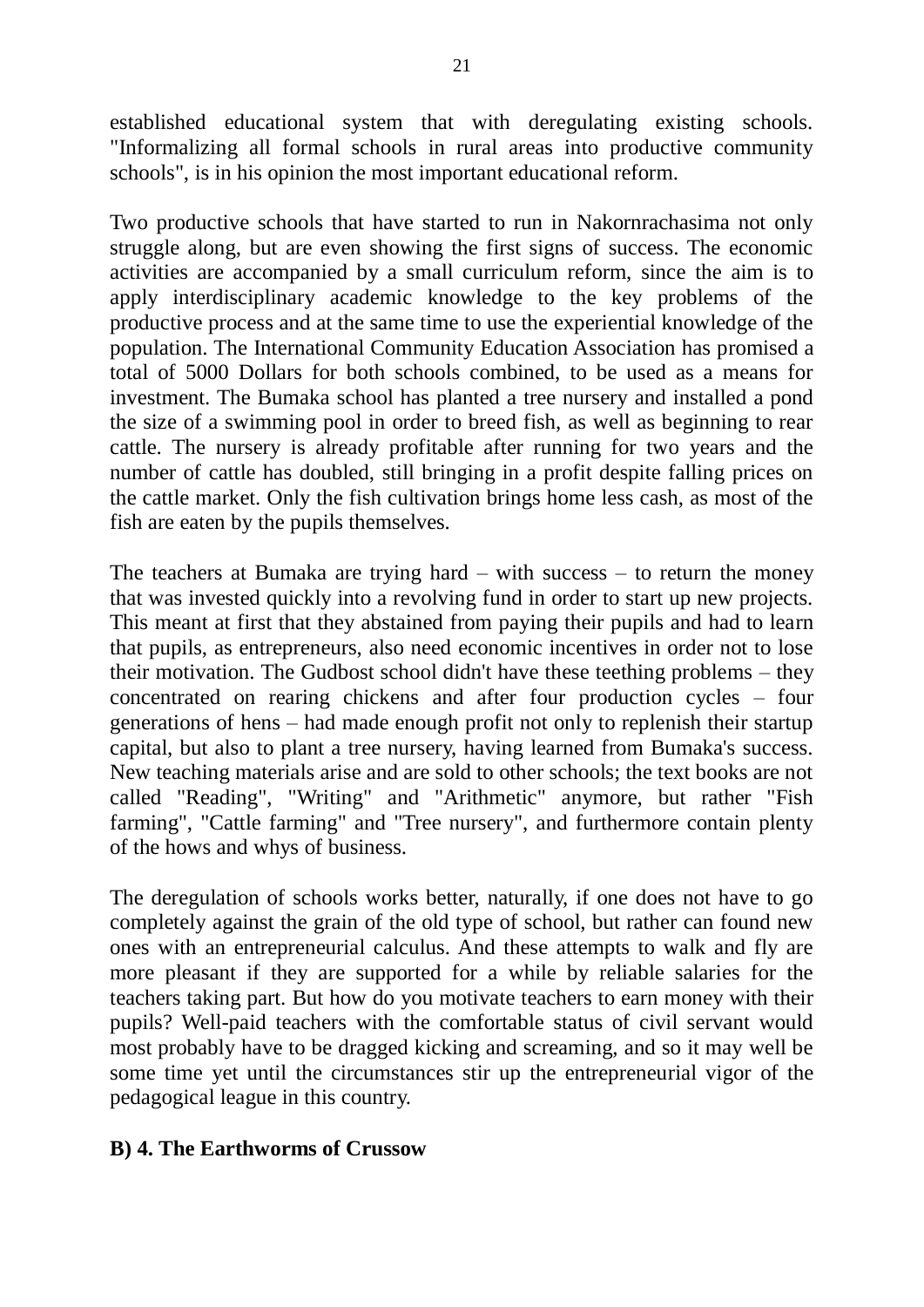So to make the proletarian German common worm happy, you have to set up a wormery with a range of different layers: wet newspaper on the bottom layer, for example, and over that various layers of soil, kitchen scraps and grass - a kind of menu in the the shape of a Christmas tree. And then you let the worms dig their trenches and tunnels up and down, all over the place; and since a happy worm lays 500 eggs, the whole worm farm will soon be wriggling full of worms, old and young, and if it wasn't for the flies who are so partial to worm eggs, it would be the most wonderful wormery ever.

So what shall we do about the flies? Chase them off. And how are we going to do that? If you're one of the children at the kindergarten in Crussow, out in the middle of nowhere in deepest Brandenburg, then discovery learning will spring to mind, and after a bit of back and forth, zig-zag, trial and error, you'll find out that if you put old motor oil next to the wormery then the flies don't like the smell one bit and will stay well away, and it doesn't really matter if the whole kindergarten stinks of motor oil - the important thing is that new worms hatch out of the 500 eggs laid by each happy worm, and that they all wriggle around the wormery, and you can gradually estimate how much you'll earn when you sell three worms for five cents to the local fishing club in Angermünde.

But first you have to harvest the grown-up worms, and it would be a logistical nightmare to have to pick out the old worms one by one after having tipped out the whole contents of the wormery, messing up the multistory menu and ruining the happiness of the worms which are not yet fully grown. So another back and forth, zig-zag, trial and error, until you find out that when you shine a bright light onto the wormery, the older worms come up to the surface and roll themselves into a ball-like formation which you can simply pick up and take away. The harvest is over.

But you're left with a funny feeling in your tummy: because the local fishing club in Angermünde will surely buy plenty of worms from you, but only to make them writhe around desperately on the end of a hook, so the happy worms become very unhappy worms, and you ask yourself why you made so much effort to create them their little paradise on earth. So once again, back and forth, zig-zag, trial and error, until you realize that the soil in Brandenburg is far from fertile, and could profit from any number of worms; and instead of using hooks, the farmers let the worms do useful underground work like the Heinzelmen of Cologne, the mythological gnomes who slaved away while everyone else was asleep. So let's sell the worms to them. Ethic pays.

Then, someone who has just come back from holiday on the Canary Islands tells you about an aristocratic worm of sizable proportions, and how this worm could mean a quantum leap on the Brandenburg fishing or agricultural market. And someone else tells you that there's a similar worm called the Canadian dew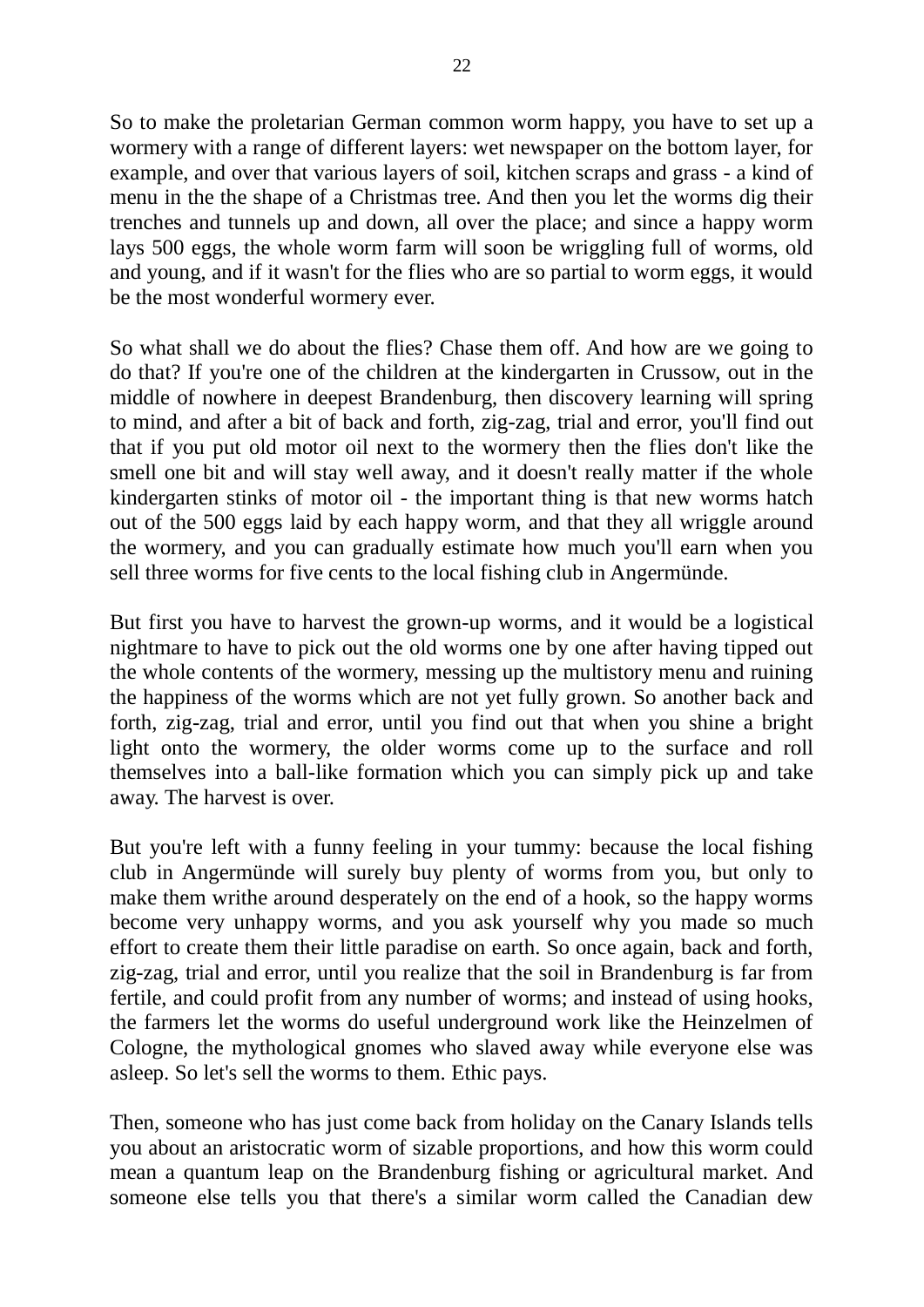worm, which you could introduce, for example, to Berlin-Marzahn, and let it plough through the earth polluted by construction waste between the high rises and make it fertile again... So you get hold of these worms and try to make them happy in a second wormery, only to discover that they don't like it there at all and certainly don't lay 500 eggs. Damn! But if you want to keep them in the open, and you let them loose in the Brandenburg soil and they dive down 7 meters and lay their 500 eggs there, the question is whether you'll ever see them again and be able to harvest them. Another back and forth, zig-zag, trial and error process, culminating in the finding that these damned dew worms won't come back to the surface for all the world, preferring to stay seven meters underground, to hell with your economic interests.

But since the entrepreneurial dealings were such a lot of fun and you have one idea after the next whizzing around in your head, you look around Crussow and notice even with all these bicycles in the village, there isn't a bicycle repair workshop. So with all of your five years, you get together with the kids from the after-school club, the nursery teacher Petra and a few of the parents, you take the basement of your Kindergarten, and you set up a bicycle repair workshop there. You learn everything there is to know about mending bikes and off you go, the people bring their broken bikes to you and you've already forgotten all about the disappointment of the disappearing dew worms, because you're setting sail for new territories.

#### Enough about Crussow.

But the kids at the 'Sparrows' Nest' Kindergarten in Frankfurt-Oder aren't bad either. It was their fate to attend a nursery school which, originally state-owned, was about to go into liquidation in the nineties. But before the state could oust the nursery, the nursery ousted the state, and 25 nursery staff transformed into 25 entrepreneurs with the common aim to become self-reliant. This meant raising their own stakes of 30,000 DM in the first year, expanding the range of services they offered, and learning - through a course of back and forth, zig-zag, joy and tears – how they could make additional income: and no, not through parental contributions. By the third and fourth years, they were already earning so much that they didn't want to announce it publicly for fear of the city treasurer becoming covetous. This isn't about the adults and their ideas, but rather about the social-entrepreneurial environment at the Sparrows' Nest that rubbed off on the children. 25 nursery teachers seized by the entrepreneurial spirit - and then another 240 children also seized by entrepreneurial spirit – now that is quite something. And so it came about that the children made a successful appearance on the local market by selling Christmas and Easter presents, helped organize company parties and opened an experimental water museum. Soon enough, it seemed strange when a couple of nursery teachers asked for help to cover the travel costs for the Child Welfare Conference in Leipzig that they were planning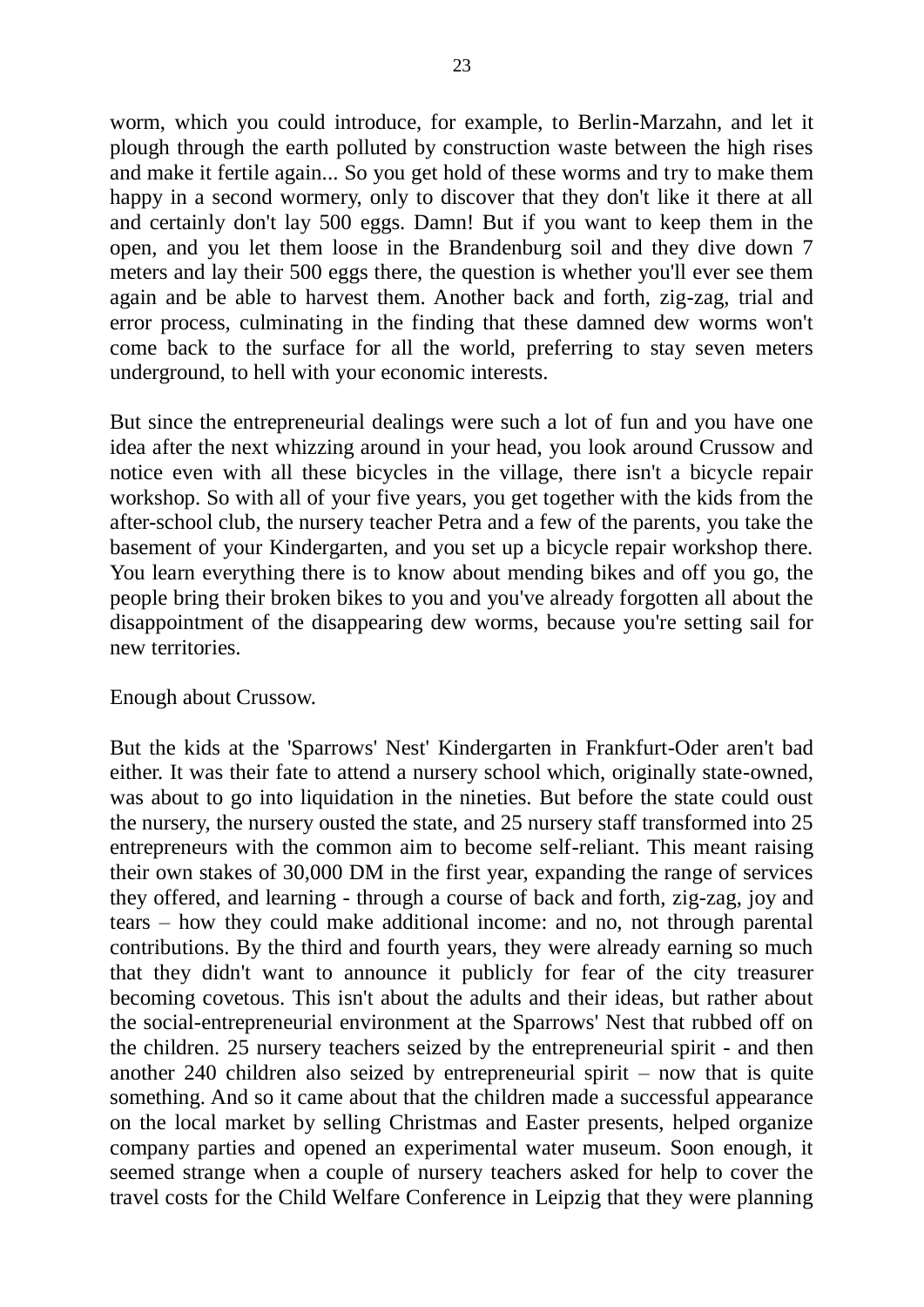to attend. We're all earning money here to safeguard our facilities, and now you want to spend it on a trip to Leipzig? Us Sparrows' Nest kids will show you how to get there for free.

Two or three weeks later, in an otherwise little-frequented hall at the fringe of the event in Leipzig, a jostling crowd of people can be seen buying lottery tickets at the 'Market Of Opportunities' stall of the Sparrows' Nest. Every ticket won, the children having made a little prize for each such as a tiny tree standing on a slice of wood decorated with moss and a little fence around the outside. The nursery teachers had soon sold all of the tickets, and told the people standing around that they had to thank the children and their wonderful ideas, which had not only raised the travel costs but even some extra income. And because the buyers and winners themselves wanted to know what kind of kindergarten has children like that, word spread on the fringe of the Child Welfare Conference that entrepreneurship means something like a grassroots economy. So an entrepreneur is someone with nothing, someone who gets an idea in a kind of feverish flush, an idea that doesn't let them go so they ponder and puzzle over it and want to improve it and make it reality. Where? On the marketplace. That's the difference between an entrepreneur and a non-entrepreneur. An entrepreneur is not a businessman. The latter start out by thinking about how they can make a lot of money with mediocre ideas, while the former are busy thinking about how to realize their ideas rather than thinking about money, but at the end - thanks to their brilliant ideas - can create more jobs than a whole bunch of businessmen.

An entrepreneur - someone with nothing - is used to a tight budget. That's why what you might call 'education in entrepreneurship' is an education in intelligent thriftiness: no longer being a slave in the spiral of consumption, but rather having entrepreneurship as a tool to enable better living standards when resources are thin on the ground.

This is a basic qualification which is desirable in every child and every adult. After all, it's better to create jobs for oneself and for others than to chase after non-available ones. And it would be a definite improvement if it wasn't 10% of the German population making jobs for the other 90%, but say 40% or 50%. Like that we could get out of the dirge of economic stagnation.

My requests to education policy? Allow madness into the schools, madness that leads to brilliant entrepreneurial ideas and their realization! Understand that the companies aiming to profit from the education sector by selling milk at breaktime have nothing in common with entrepreneurship! Look more closely at what has come of the Turkish youths who failed to pass the PISA test: any number of entrepreneurs! Perhaps not all of them with dazzling ideas, but we failed to polish them beforehand. We, the educationalists, who can't escape the market just by shopping at the organic food store instead.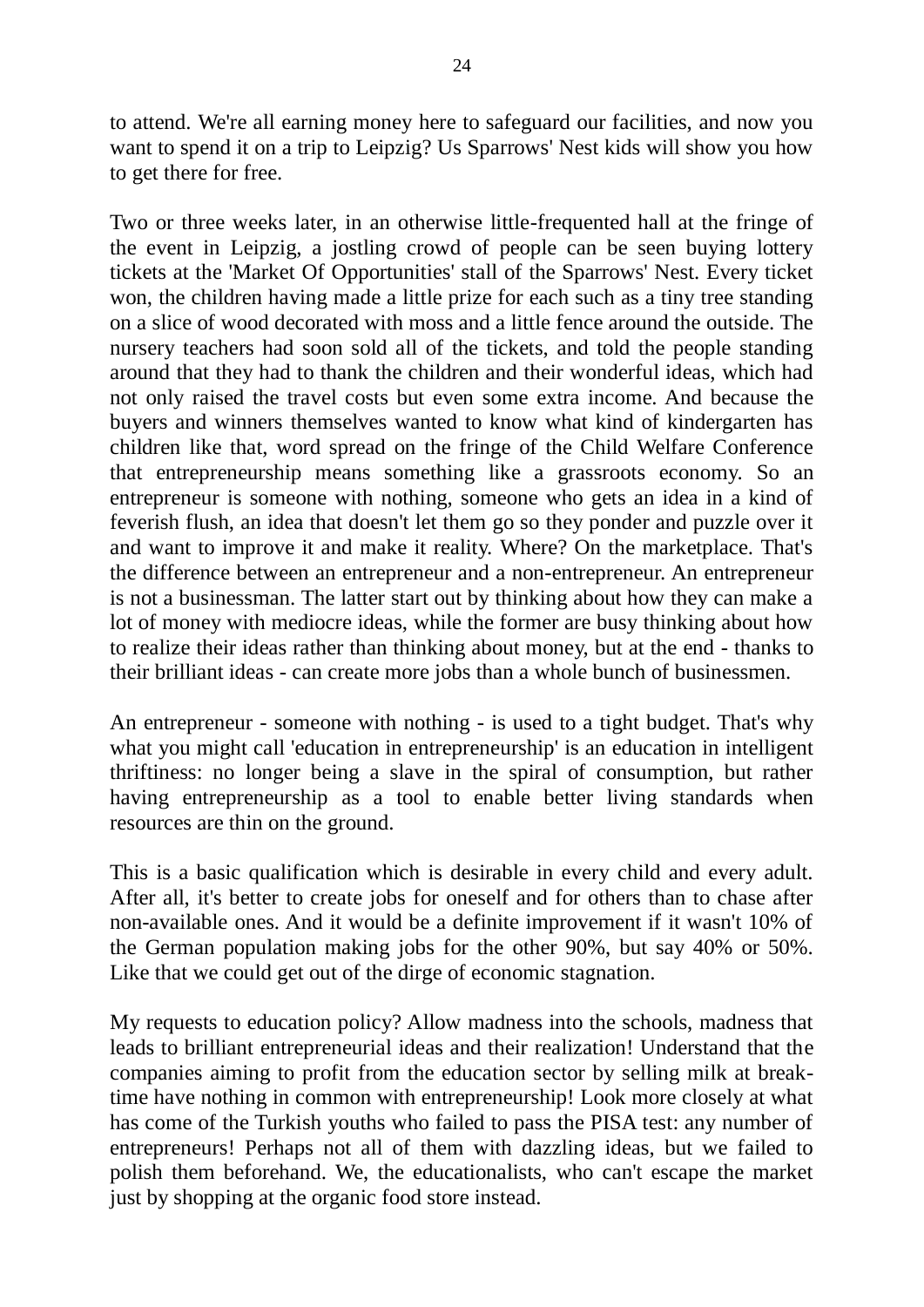Entrepreneurship is not the doctrine of the nasty capitalist over there on the other side of the river, but rather an ability which is applicable to us all. We can't teach it if we don't take risks ourselves. That's why schools could – in fact *should* – become social-entrepreneurial institutions. It rubs off on the pupils. And dusts them off. And breaks down walls. And clears our vision.

#### **B) 5. The Little Dying Factory**

In 1989, the curriculum developers at the *Secundaria Nocturno* department of the Nicaraguan Ministry of Education found themselves in a state of pedagogical emergency. They were supposed to be developing a less boring curriculum for their clientèle - 50,000 evening-class pupils who work during the day - than the secondary curriculum which had also been used for the evening classes until then. They asked their adult pupils for key themes and got the answer: the death of the small factory. Lots of the pupils reported that they work in small, self-managed companies during the day, and many of them were experiencing difficulties in the face of aggression and economical embargoes.

The curriculum developers approached a clothing factory at the edge of Managua. Out of the 140 sewing machines there, only seven or eight were in action. Seamstresses were sitting around and waiting for the end. As the curriculum developers conducted conversations to inquire more precisely into the causes of the descent, they found out that the story of the life and death of the little factory had less to do with aggression and economical embargoes, but rather with the insecurity of revolutionaries as to which is the right way. Right after the victory of the Sandinistas, said the workers, they had discovered a few sewing machines left in the house of a Somocista who had fled, and they began to sew and sell clothes. They had organized everything themselves, from securing a loan through to production, and over time they began to make everything needed in daily life, from children's clothes to bedding. They were both workers and company directors. The number grew from a dozen to well over a hundred. Later, though, the government decided that small businesses should be put under the safekeeping of the Communists. The mayor of Managua sent a young administrator who didn't have a clue about anything but presided over everything. Instead of their previous variety, they now only made uniforms for municipal workers, were dictated quotas, and lost all of their autonomy. And now, just recently, the administrator had suddenly told them that the municipality didn't need anything more and didn't have any other ideas, so now they were on their own.

The curriculum developers saw this story as an expression of the surreal course of events of the revolution and started to plan a curriculum in cooperation with the workers and the evening school pupils, entitled 'How to breathe back life